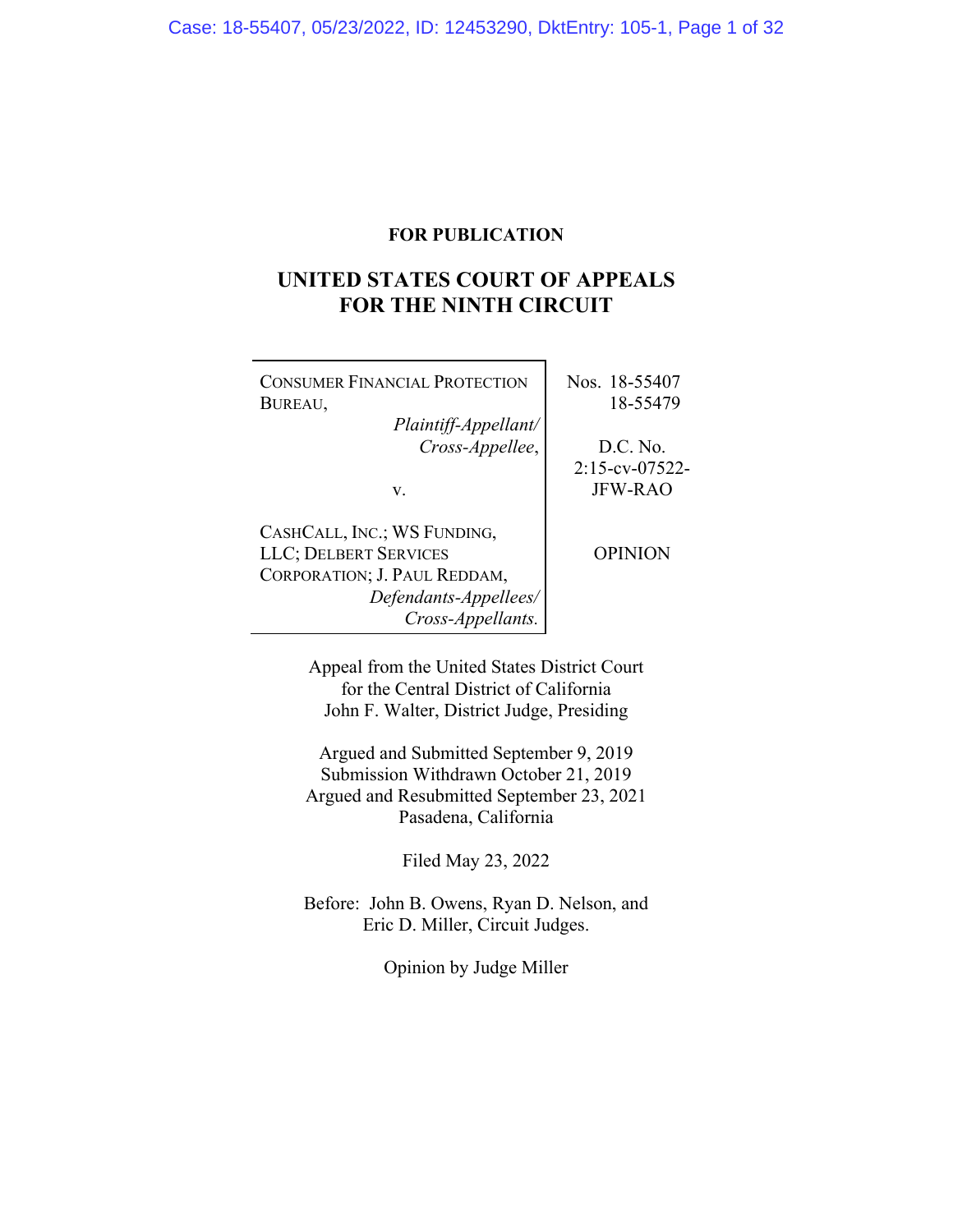## **SUMMARY[\\*](#page-1-0)**

## **Consumer Financial Protection Act / Consumer Financial Protection Bureau**

The panel affirmed the district court's judgment finding CashCall, Inc., its CEO, and several affiliated companies liable for a deceptive loan scheme; and vacated the district court's order imposing a civil penalty of \$10.3 million and declining to order restitution.

CashCall made unsecured, high-interest loans to consumers throughout the country, and sought to avoid state usury and licensing laws by using an entity operating on an Indian reservation. The entity issued loan agreements that contained a choice-of-law provision calling for the application of tribal law. The Consumer Financial Protection Bureau brought this action alleging that the scheme was an "unfair, deceptive, or abusive act or abusive practice." 12 U.S.C. § 5536(a)(1)(B). The district court held that CashCall violated the Consumer Financial Protection Act ("CFPA").

The panel first considered whether the Bureau lacked authority to bring this action because it was unconstitutionally structured. The panel held that pursuant to *Collins v. Yellen*, 141 S. Ct. 1761 (2021), despite the unconstitutional limitation on the President's authority to remove the Bureau's Director, the Director's actions were valid when they were taken. Both the complaint and the notice of appeal were filed while the Bureau was headed by

<span id="page-1-0"></span>**<sup>\*</sup>** This summary constitutes no part of the opinion of the court. It has been prepared by court staff for the convenience of the reader.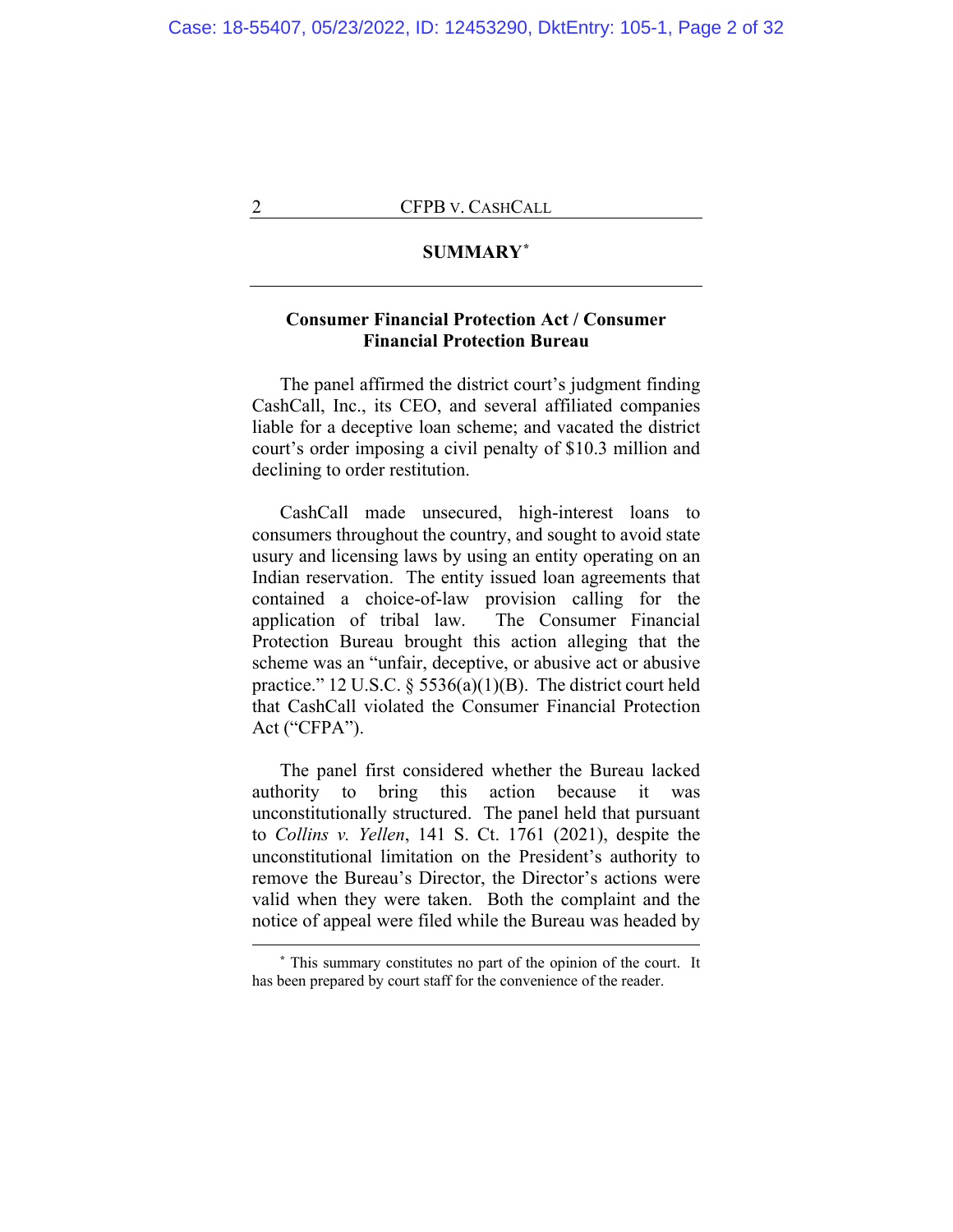a lawfully appointed Director, Richard Cordray. The panel declined to consider CashCall's new theory, offered months after oral argument, that the Bureau's structure violated the Appropriations Clause of the Constitution.

The panel next considered CashCall's argument that the loans were valid because they were subject to tribal law, not state law. The loans were valid under the law of the Cheyenne River Sioux Tribe. CashCall did not dispute that the loans were invalid under the laws of the States in which the customers resided. The panel applied federal common law choice-of-law principles. The panel held that the Tribe had no substantial relationship to the transactions, and because there was no other reasonable basis for the parties' choice of tribal law, the district court correctly declined to give effect to the choice-of-law provision in the loan agreements. For the States at issue in this case, application of the state law meant the loans were invalid.

CashCall also argued that CFPA liability for a deceptive practice could not be predicated on a violation of state law. The panel held that CashCall's argument found no support in the text of the CFPA. CashCall led borrowers to believe that they had an obligation to pay, when in fact under their States' laws they did not. That is the deceptive act pursued by the Bureau, and it fell within the prohibition of the statute.

The panel next considered the Bureau's argument that the district court should have imposed a tier-two civil penalty, which requires a finding that CashCall acted recklessly, rather than a tier-one penalty, which does not. The district court determined that CashCall did not act recklessly. The panel held that this was not clearly erroneous – but only as it applied to the early stages of CashCall's scheme. From September 2013, CashCall's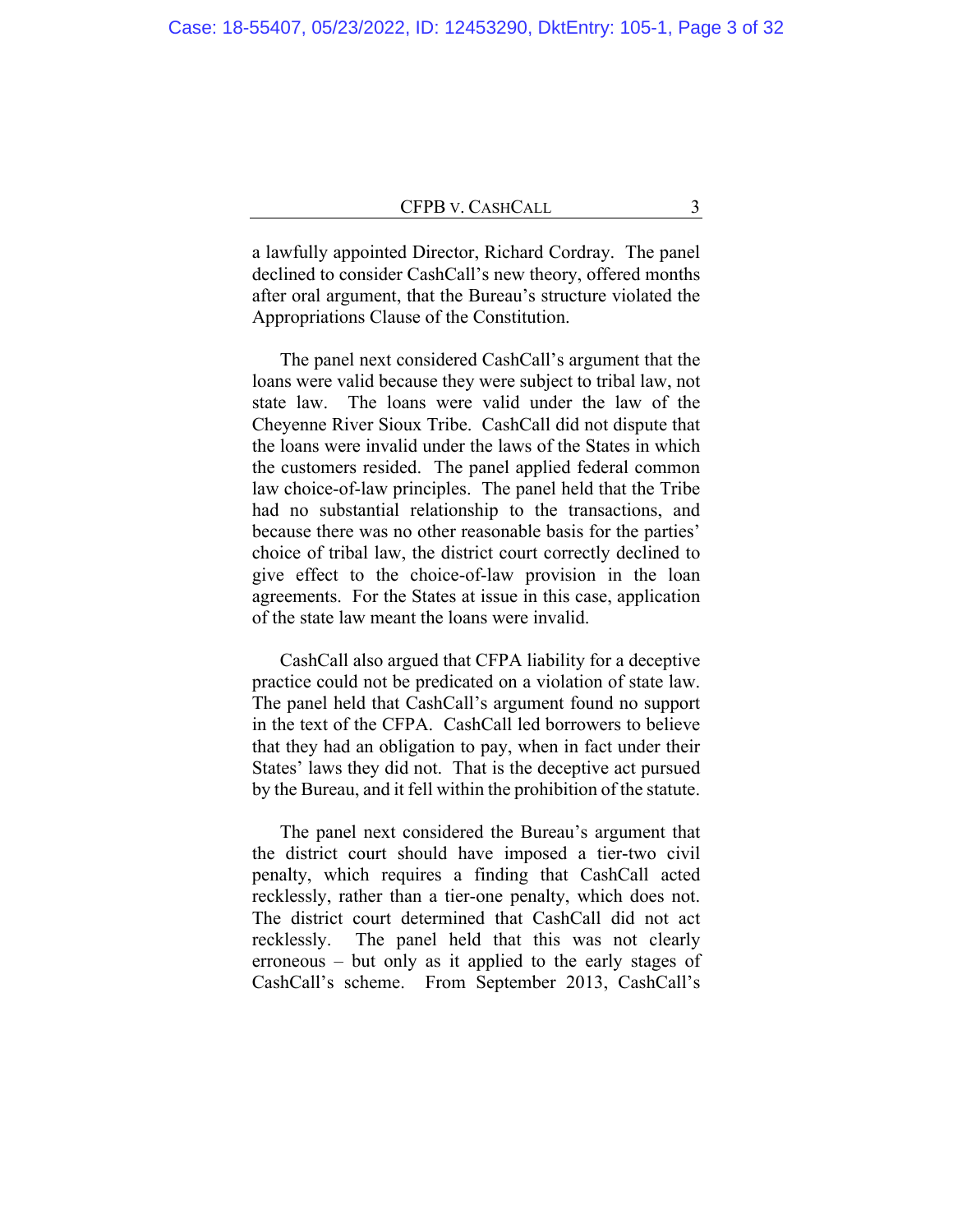conduct was reckless. The panel concluded that from September 2013, the danger that CashCall's conduct violated the CFPA was so obvious that CashCall must have been aware of it. The district court's contrary conclusion was clearly erroneous. The panel vacated the civil penalty and remanded with instructions that the district court reassess it, with the penalty for the period beginning in September 2013 being based on tier two.

CashCall's CEO Paul Reddam argued that the district court erred in finding him personally liable. The panel held that Reddam's liability turned on whether he had the requisite knowledge or acted recklessly. The panel rejected Reddam's argument that he lacked the necessary mental state because he relied on the advice of counsel. The panel held that continuing to collect loans after September 2013 was reckless, and the district court did not err in holding Reddam personally liable.

The Bureau argued that the district court erred in denying restitution. Agreeing with the Bureau that the district court's decision rested on a legal error, the panel vacated the order denying restitution and remanded for further proceedings. The panel left it to the district court to determine whether restitution was appropriate in this case, and if so, in what amount. The panel noted that any restitution award must be consistent with the CFPA, and whether consumers received the benefit of their bargain was not relevant.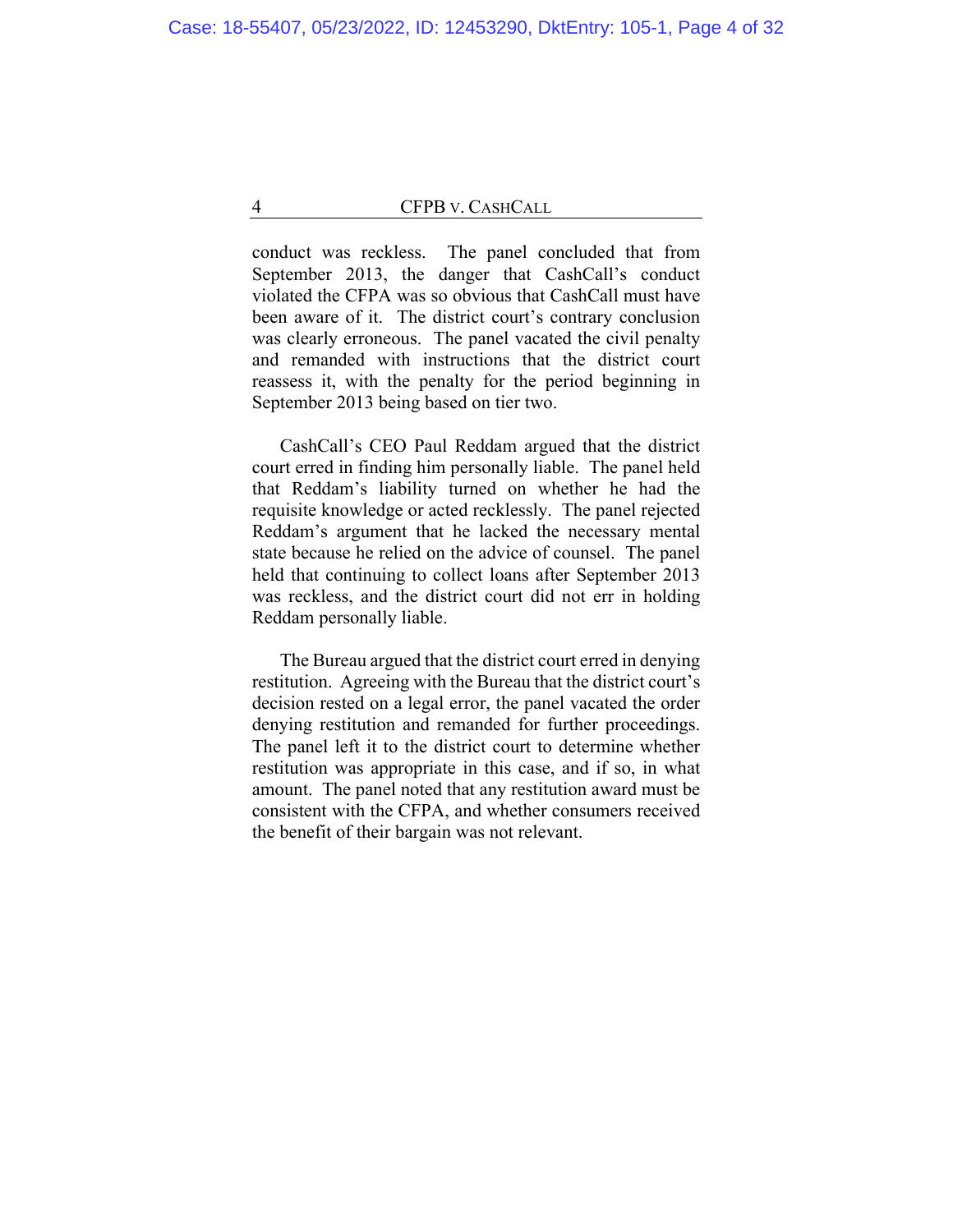## **COUNSEL**

Kristin Bateman (argued) and Kevin E. Friedl, Senior Counsel; Steven Y. Bressler, Assistant General Counsel; John R. Coleman, Deputy General Counsel; Mary McLeod, General Counsel; Bureau of Consumer Financial Protection, Washington, D.C.; for Plaintiff-Appellant/Cross-Appellee.

Reuben Camper Cahn (argued), Reuben C. Cahn, and Gregory M. Sergi, Keller/Anderle LLP, Irvine, California; Allen L. Lanstra Jr. (argued), Caroline W. Van Ness, and Kasonni M. Scales, Skadden Arps Slate Meagher & Flom LLP, Los Angeles, California; Thomas J. Nolan, Pearson Simon Warshaw LLP, Sherman Oaks, California; for Defendants-Appellees/Cross-Appellants.

Robert M. Loeb and Analea J. Patterson, Orrick Herrington & Sutcliffe LLP, Washington, D.C.; Christopher J. Cariello and Ned Hirschfeld, Orrick Herrington & Sutcliffe LLP, New York, New York; for Amicus Curiae Innovative Lending Platform.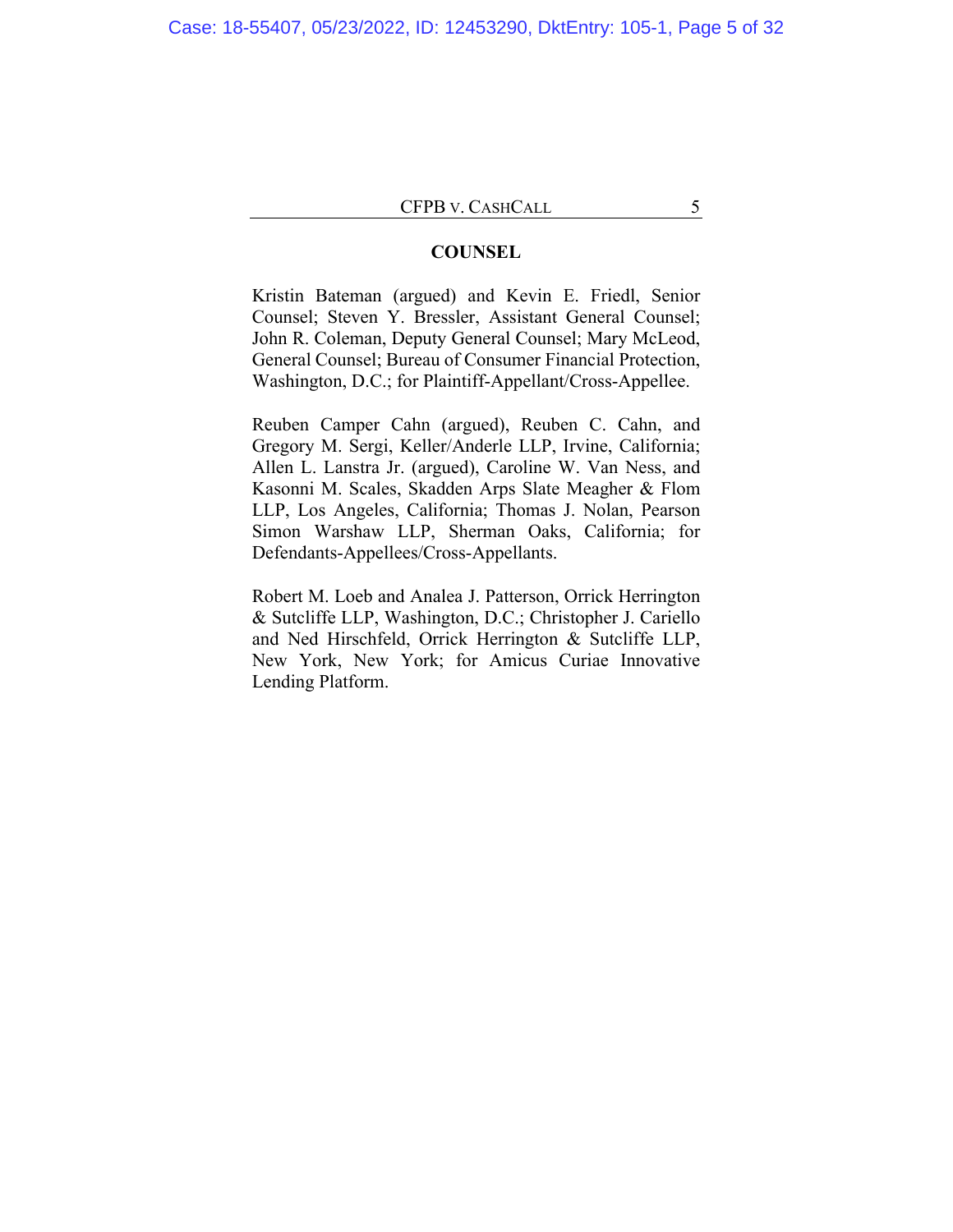#### **OPINION**

MILLER, Circuit Judge:

CashCall, Inc., made unsecured, high-interest loans to consumers throughout the country. After attracting unwanted attention from regulators, it sought to avoid state usury and licensing laws by using an entity operating on an Indian reservation. CashCall paid for that entity to issue loans and then purchased the loans days later. The loan agreements contained a choice-of-law provision calling for the application of tribal law, so they would not be subject to the law of borrowers' home States, which would have prohibited the loans. CashCall sought advice from a scholar of federal Indian law, who opined that the scheme "should work but likely won't."

His concern proved well founded. The Consumer Financial Protection Bureau brought this action against CashCall, its CEO, and several affiliated companies, alleging that the scheme was an "unfair, deceptive, or abusive act or practice," 12 U.S.C.  $\S$  5536(a)(1)(B), because CashCall demanded payment from consumers under the pretense that the loans were legally enforceable obligations, when in fact they were invalid under state law. The district court found the defendants liable and imposed a civil penalty of \$10.3 million, but the court declined to order restitution.

The Bureau appeals, arguing that the civil penalty should have been larger and that the district court should have ordered restitution. CashCall cross-appeals the finding of liability. We conclude that the district court correctly found liability but erred in assessing the penalty and in evaluating whether to grant restitution. We therefore affirm in part, vacate in part, and remand for further proceedings.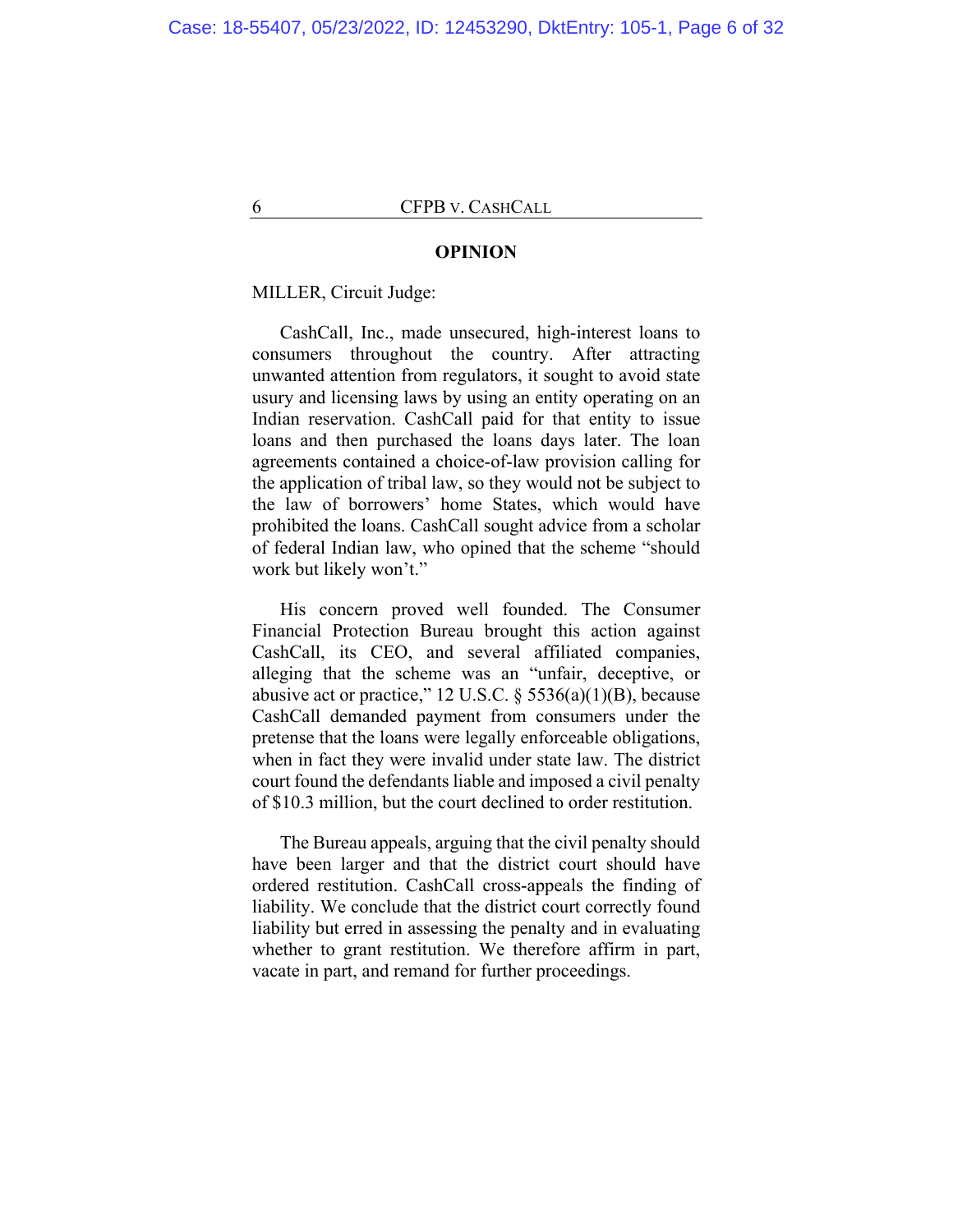I

CashCall, Inc., is a California corporation that makes high-interest consumer loans. Until 2006, California was its primary market. CashCall sought to expand beyond California, but it was concerned that complying with usury laws in other States would make its operations unprofitable. It decided to pay two federally insured state-chartered banks to make loans, which it then purchased and serviced. Under federal law, those banks were exempt from out-of-state usury limits. *See* 12 U.S.C. § 1831d(a) (permitting a federally insured state-chartered bank to charge interest "at the rate allowed by the laws of the State . . . where the bank is located").

The arrangement drew regulatory scrutiny. In 2009, Maryland authorities ordered CashCall to pay a civil penalty of \$5.6 million for what they characterized as a "rent-abank" scheme, in which "a payday lender partners with a federally insured bank to take advantage of the bank's exemption from state usury caps." *CashCall, Inc. v. Maryland Comm'r of Fin. Regul.*, 139 A.3d 990, 995–96 & n.12 (Md. 2016). West Virginia also imposed a large civil penalty. *CashCall, Inc. v. Morrisey*, No. 12-1274, 2014 WL 2404300, at \*1 (W. Va. May 30, 2014). Under pressure from the Federal Deposit Insurance Corporation, the statechartered banks ceased their partnerships with CashCall. CashCall's last purchase of a loan from a bank was in November 2008.

CashCall then decided to pursue a similar arrangement with a lender operating under the laws of an Indian tribe. In 2009, a member of the Cheyenne River Sioux Tribe formed Western Sky Financial, LLC, as a South Dakota limited liability company with its offices located on the Cheyenne River Sioux Reservation. CashCall and Western Sky entered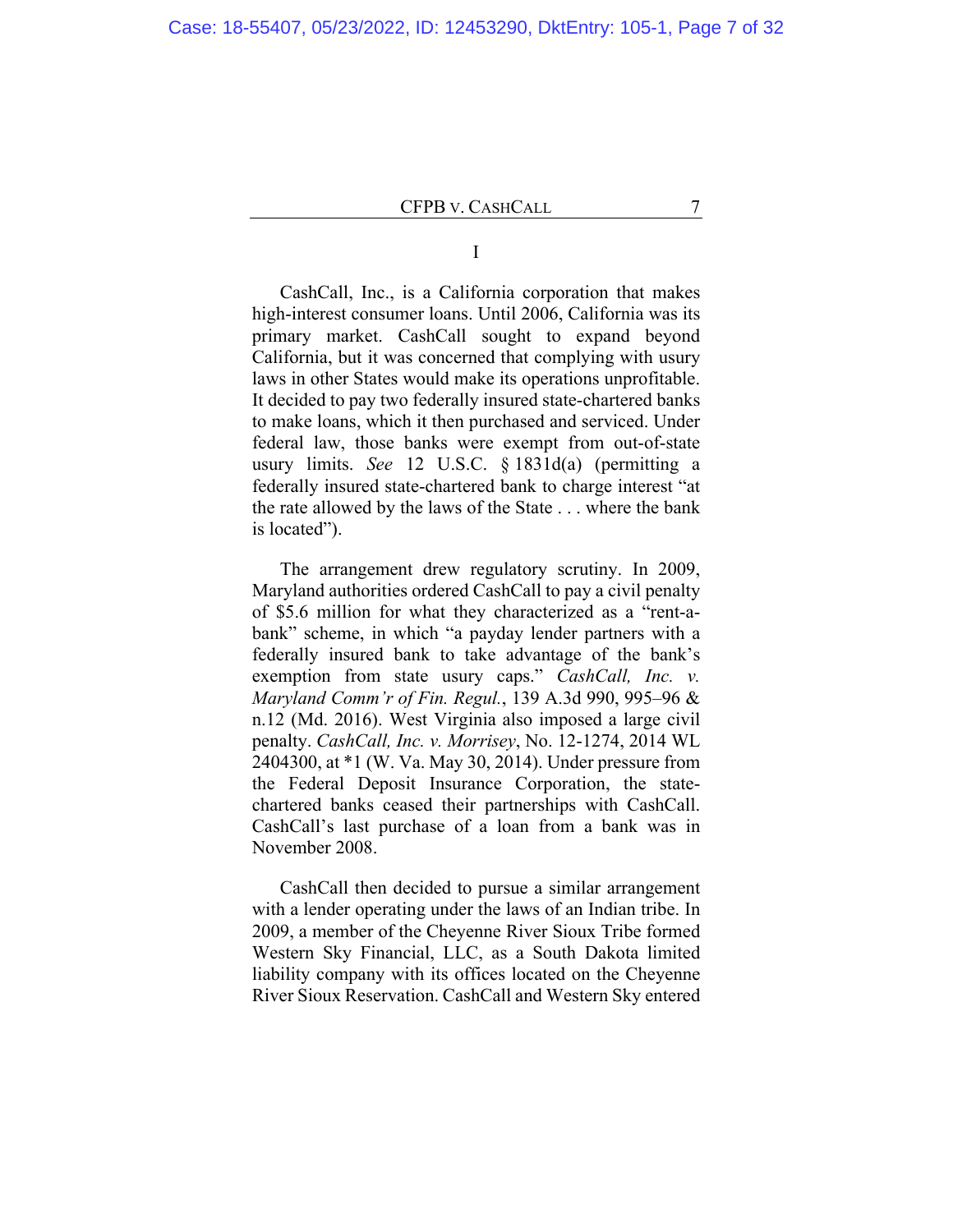into an assignment agreement and a service agreement. Under the assignment agreement, CashCall used a subsidiary, WS Funding, LLC, to set up an account with funds that Western Sky used to make loans. CashCall agreed to purchase all of the loans that Western Sky made; it did so just days after the loans were made, before the borrowers had made any payments. All economic benefits and risks then passed to CashCall, which also agreed to indemnify Western Sky for any expenses associated with legal or regulatory action. CashCall serviced the loans, together with Delbert Services Corporation, a company that CashCall created to collect on defaulted loans.

Western Sky offered loans of up to \$10,000 at interest rates ranging from 89 to 169 percent. None of the borrowers resided on the Tribe's reservation. The borrowers did not apply for loans on tribal land; instead, they applied online or by telephone. At first, the calls were handled by CashCall loan agents in California, but eventually those duties transitioned to Western Sky loan agents on tribal land. Borrowers signed the loan agreement electronically on Western Sky's website, which was hosted by CashCall's servers in California. Borrowers made all payments from their home States.

Borrowers signed a loan agreement with Western Sky that identified Western Sky as the lender. The agreement contained a choice-of-law provision calling for the application of tribal law:

> This Agreement is governed by the Indian Commerce Provision of the Constitution of the United States of America and the laws of the Cheyenne River Sioux Tribe. . . . Neither this Agreement nor Lender is subject to the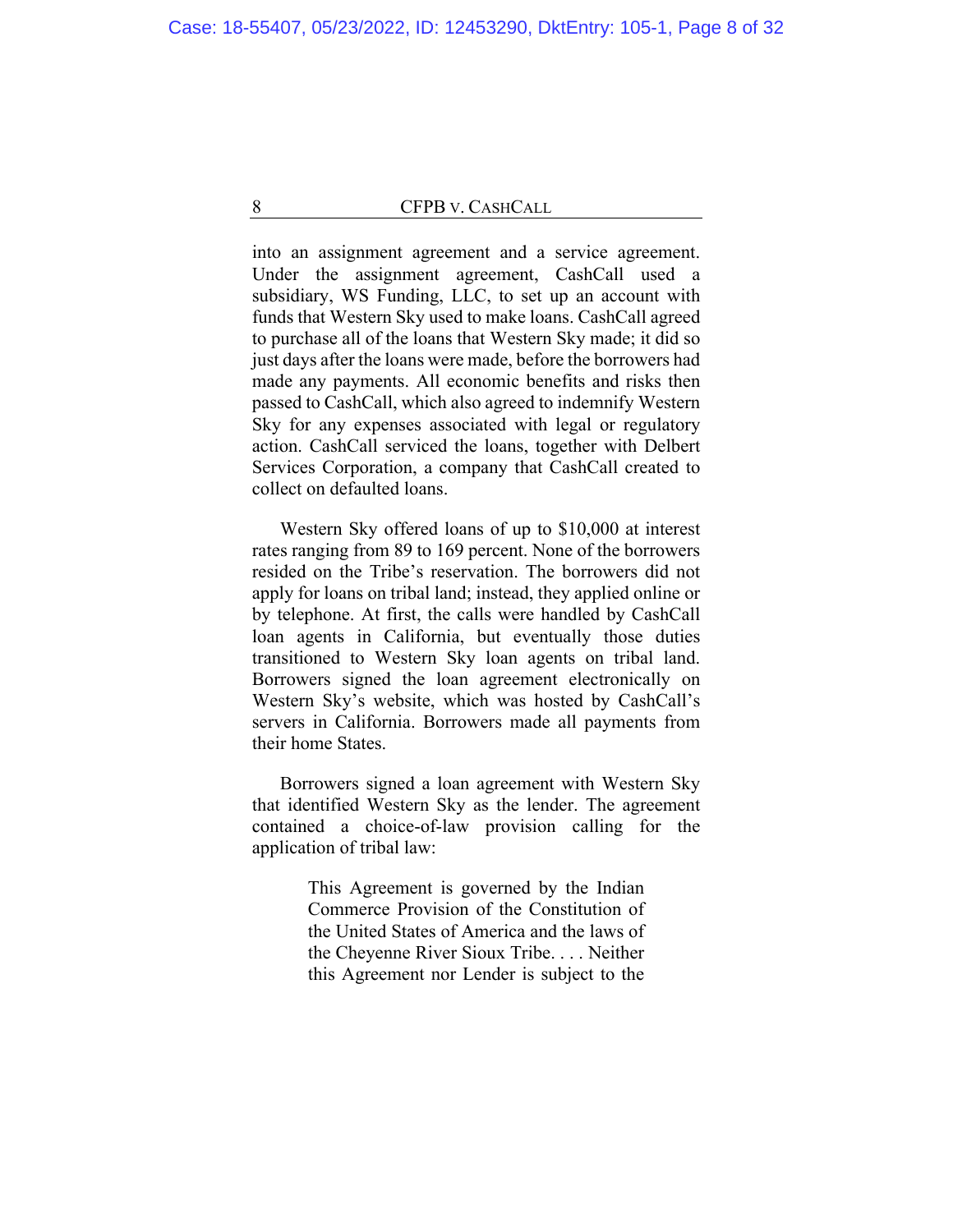Case: 18-55407, 05/23/2022, ID: 12453290, DktEntry: 105-1, Page 9 of 32

### CFPB V. CASHCALL 9

laws of any state of the United States of America.

By early 2011, several state authorities had initiated enforcement actions against CashCall or Western Sky. In September 2013, CashCall discontinued its purchase of Western Sky loans; without CashCall, Western Sky ceased its operations.

In December 2013, the Bureau brought this enforcement action against CashCall, WS Funding, and Delbert Services (collectively, "CashCall"). The complaint also named as a defendant J. Paul Reddam, CashCall's founder, CEO, and sole owner.

The Bureau alleged a violation of the Consumer Financial Protection Act (CFPA), which makes it unlawful for any "covered person"—defined as anyone who "engages in offering or providing a consumer financial product or service"—or any service provider "to engage in any unfair, deceptive, or abusive act or practice." 12 U.S.C. §§ 5481(6)(A), 5536(a)(1)(B). The complaint focused on 16 States (later narrowed to 13 States) in which CashCall, using Western Sky, made loans to consumers that were unlawful either because they had excessively high interest rates or because CashCall lacked a license to operate in the State. According to the complaint, CashCall engaged in deceptive acts by "represent[ing], expressly or impliedly, that the entire loan balance was owed . . . and that consumers were legally obligated to pay the full amount collected or demanded," when in fact "the loans, or some parts thereof, were void or not subject to a repayment obligation" under applicable state law.

The parties filed cross-motions for summary judgment, and the district court granted summary judgment to the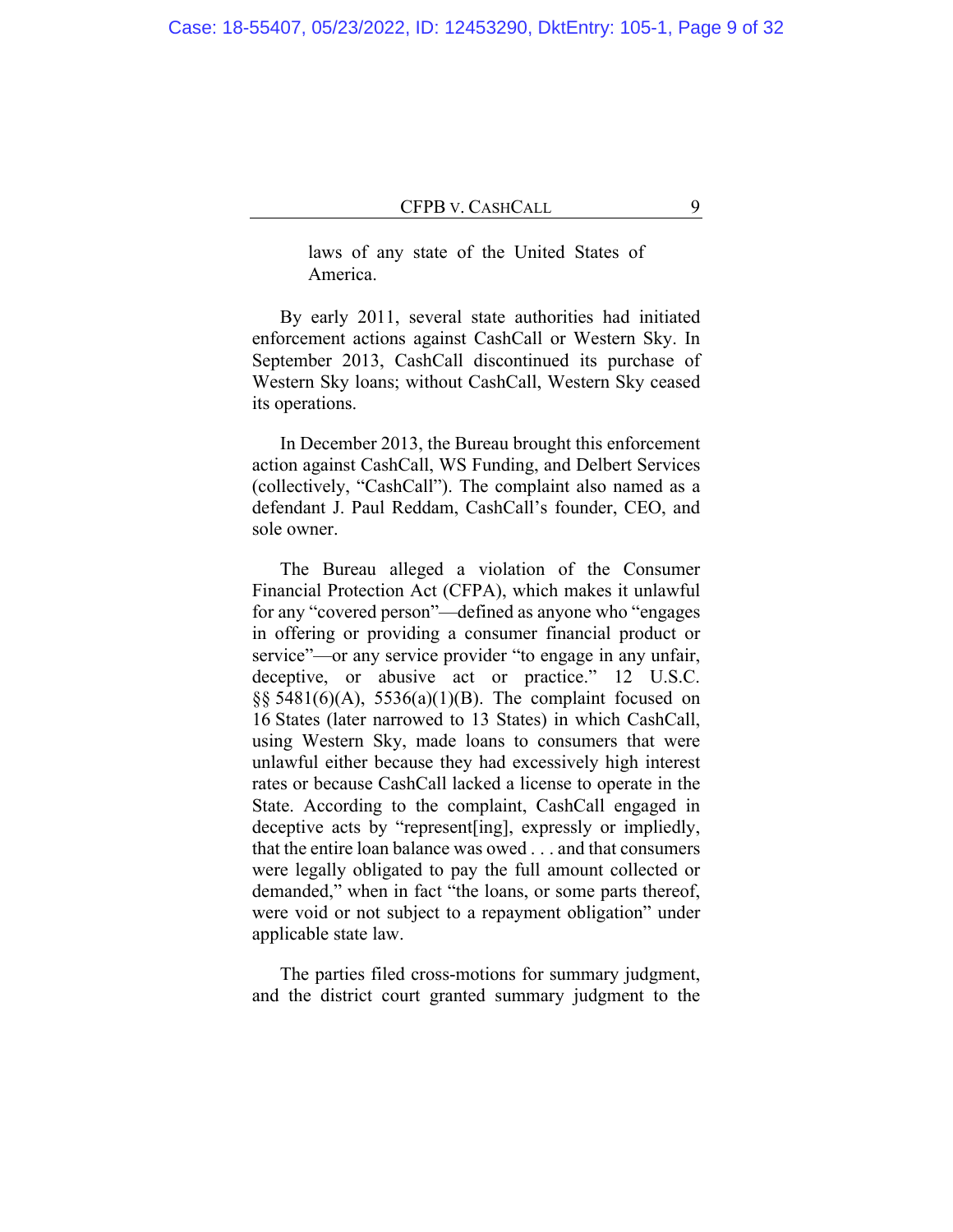Bureau on liability. The court observed that the Bureau's theory of liability "rests entirely on its argument that the Court should disregard the tribal choice-of-law provision in the loan agreements, and apply the law of the borrowers' home states." The court agreed that state law governed. Although the loan agreements called for the application of tribal law, the court found that provision to be unenforceable because CashCall, not Western Sky, was the true lender and real party in interest to the loan agreements, so the Tribe did not have a substantial relationship to the parties or the transactions. The court also concluded that applying tribal law would violate the fundamental public policy of the States involved. After determining that the choice-of-law provision was unenforceable, the district court then concluded that the borrowers' home States had the most significant relationships to the parties and the transactions, so it applied the law of those States. And under state law, the court determined that "the Western Sky loans are void or uncollectible."

The district court concluded that CashCall "engaged in a deceptive practice ... [b]y servicing and collecting on Western Sky loans, . . . [which] created the 'net impression' that the loans were enforceable and that borrowers were obligated to repay the loans in accordance with the terms of their loan agreements." That impression, the court explained, was "patently false." CashCall objected that the Bureau's enforcement action improperly federalized state-law violations by using them as the basis for identifying a violation of the CFPA. The district court rejected that argument, reasoning that "while Congress did not intend to turn every violation of state law into a violation of the CFPA, that does not mean that a violation of a state law can never be a violation of the CFPA."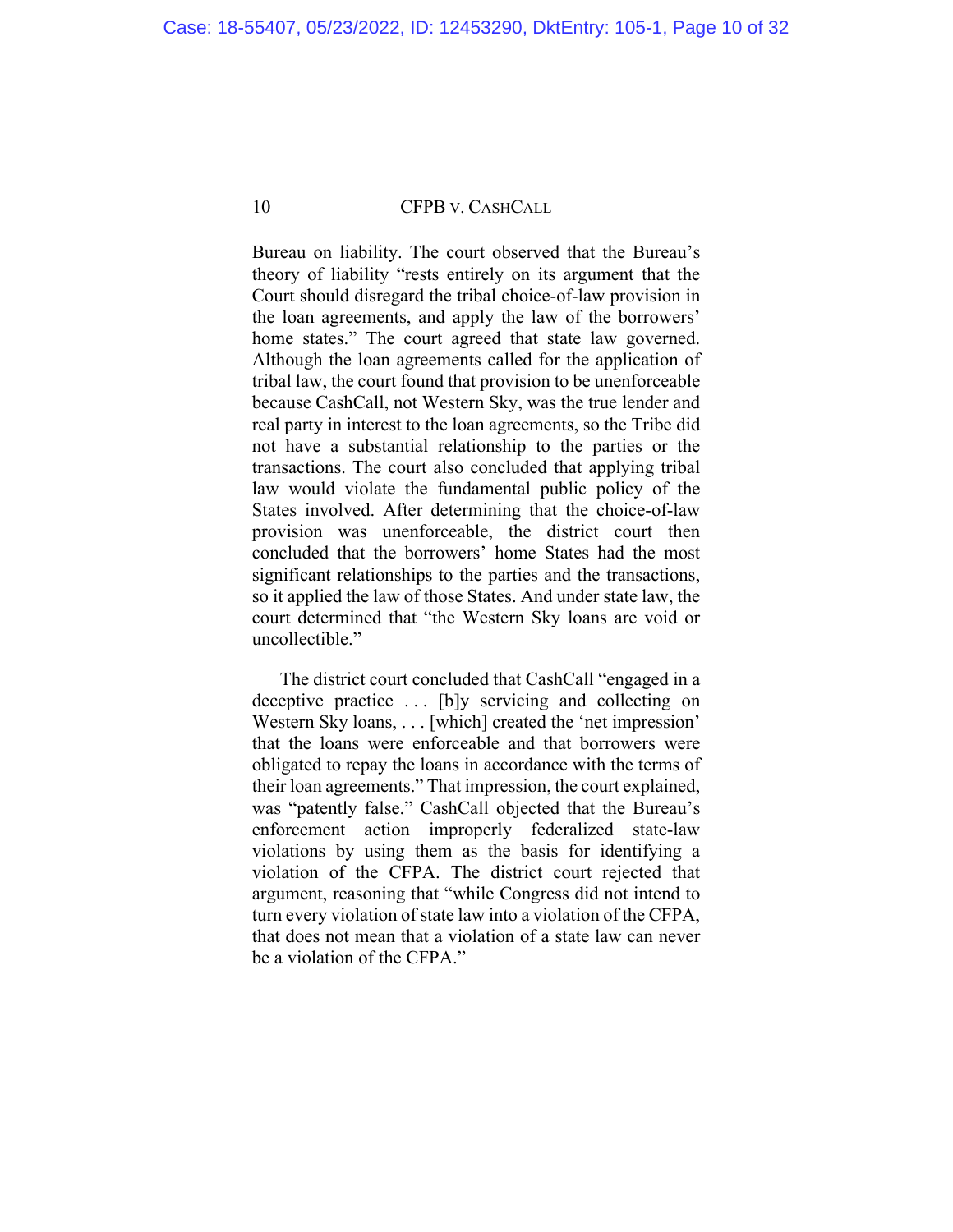The district court also determined that Reddam was individually liable for CashCall's violation of the CFPA. It found that he had "participated directly in and had the authority to control CashCall's . . . deceptive acts." In addition, it concluded that the undisputed facts demonstrated that "Reddam had the requisite factual knowledge to subject him to individual liability" and that, "[a]t the very least," he "was recklessly indifferent to the wrongdoing."

The district court then held a bench trial to determine the appropriate remedy. The CFPA provides for three tiers of civil penalties depending on a defendant's level of culpability. 12 U.S.C.  $\S 5565(c)(2)$ . A first-tier penalty requires no showing of scienter; a second-tier penalty applies to "any person that recklessly engages in a violation" of the CFPA; and a third-tier penalty applies to "any person that knowingly violates" the CFPA. *Id.*  $\frac{6}{5}$  5565(c)(2)(A)–(C). The district court concluded that CashCall's violation was neither knowing nor reckless, so it imposed a first-tier civil penalty, which amounted to approximately \$10.3 million.

The Bureau also sought a restitution award of approximately \$235.6 million, reflecting the total interest and fees on the void loans. The district court declined to order restitution because, in its view, the Bureau "did not show that Defendants intended to defraud consumers or that consumers did not receive the benefit of their bargain from the Western Sky Loan Program." The court observed that the Bureau "did not present testimony from a single consumer that suggests that a borrower would not have entered into a loan transaction if they had known that CashCall—not Western Sky—was the true lender." The court also determined that even if restitution were warranted, the Bureau had not shown that the amount of restitution it sought was appropriate. Noting that the requested amount did not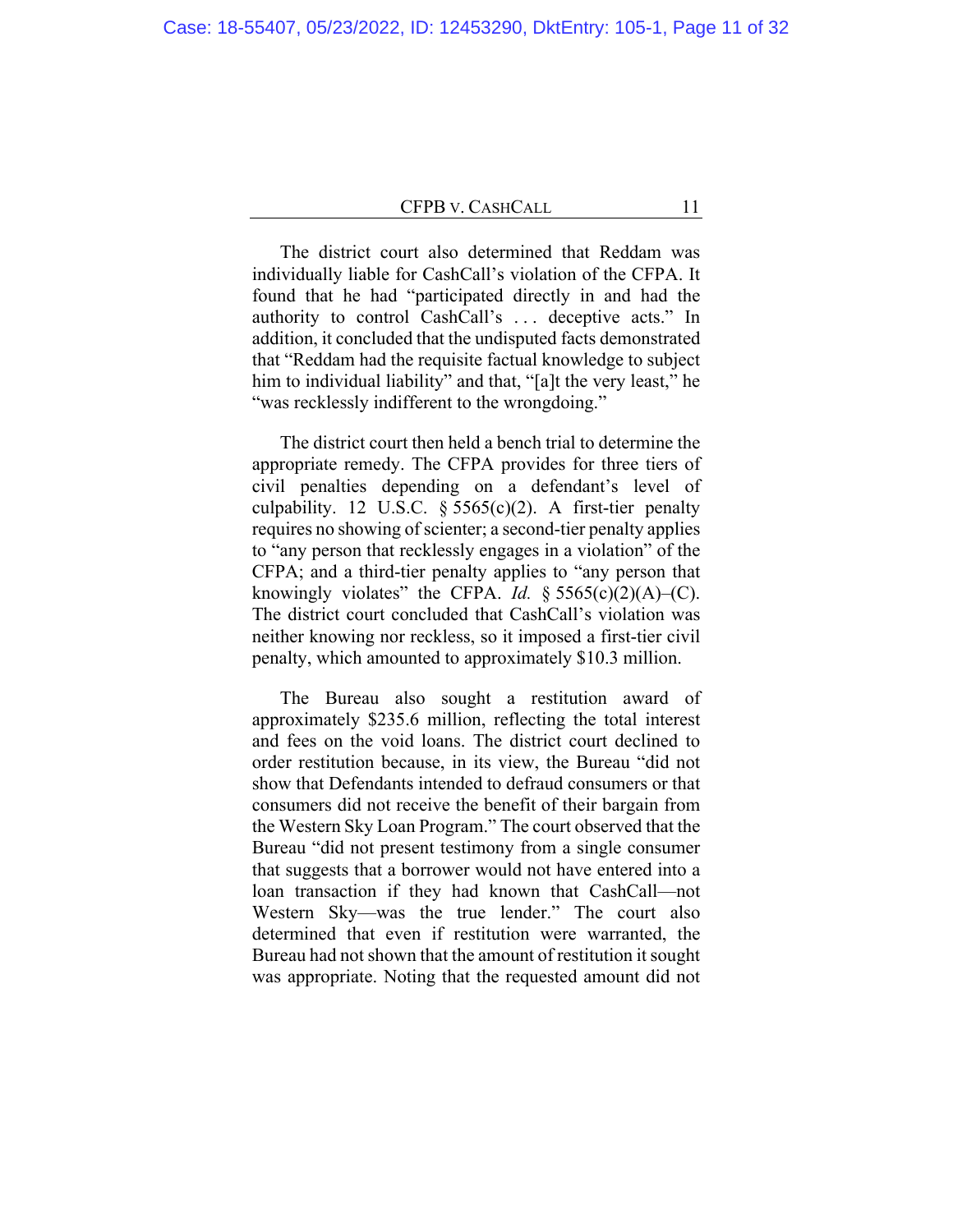account for expenses, the court concluded that it "would create a windfall for borrowers, including those who may not have made any payments on their loans."

II

Before we consider whether CashCall violated the CFPA or what remedy would be appropriate for any violation, we must address a more fundamental issue. CashCall argues that the Bureau lacked authority to bring this action because the Bureau is unconstitutionally structured. By statute, the Bureau is headed by a single Director, who is appointed by the President with the advice and consent of the Senate, and who serves a five-year term during which the President may remove him only for "inefficiency, neglect of duty, or malfeasance in office." 12 U.S.C. § 5491(b)–(c). In *Seila Law LLC v. CFPB*, 140 S. Ct. 2183, 2197 (2020), the Supreme Court held "that the [Bureau's] leadership by a single individual removable only for inefficiency, neglect, or malfeasance violates the separation of powers."

Anticipating that decision, CashCall argued in the district court and in its brief to us that the Bureau was unconstitutionally structured. By the time we first heard oral argument, this circuit had considered and rejected that theory in *CFPB v. Seila Law LLC*, 923 F.3d 680 (9th Cir. 2019), *vacated*, 140 S. Ct. 2183 (2020). But shortly after we heard oral argument, the Supreme Court granted certiorari in *Seila Law*, so we withdrew submission pending the Court's decision.

*Seila Law* involved a challenge to a civil investigative demand issued by the Bureau. 140 S. Ct. at 2194. After determining that the restrictions on the removal of the Director were unconstitutional, the Supreme Court severed the removal provision and remanded the case to this court to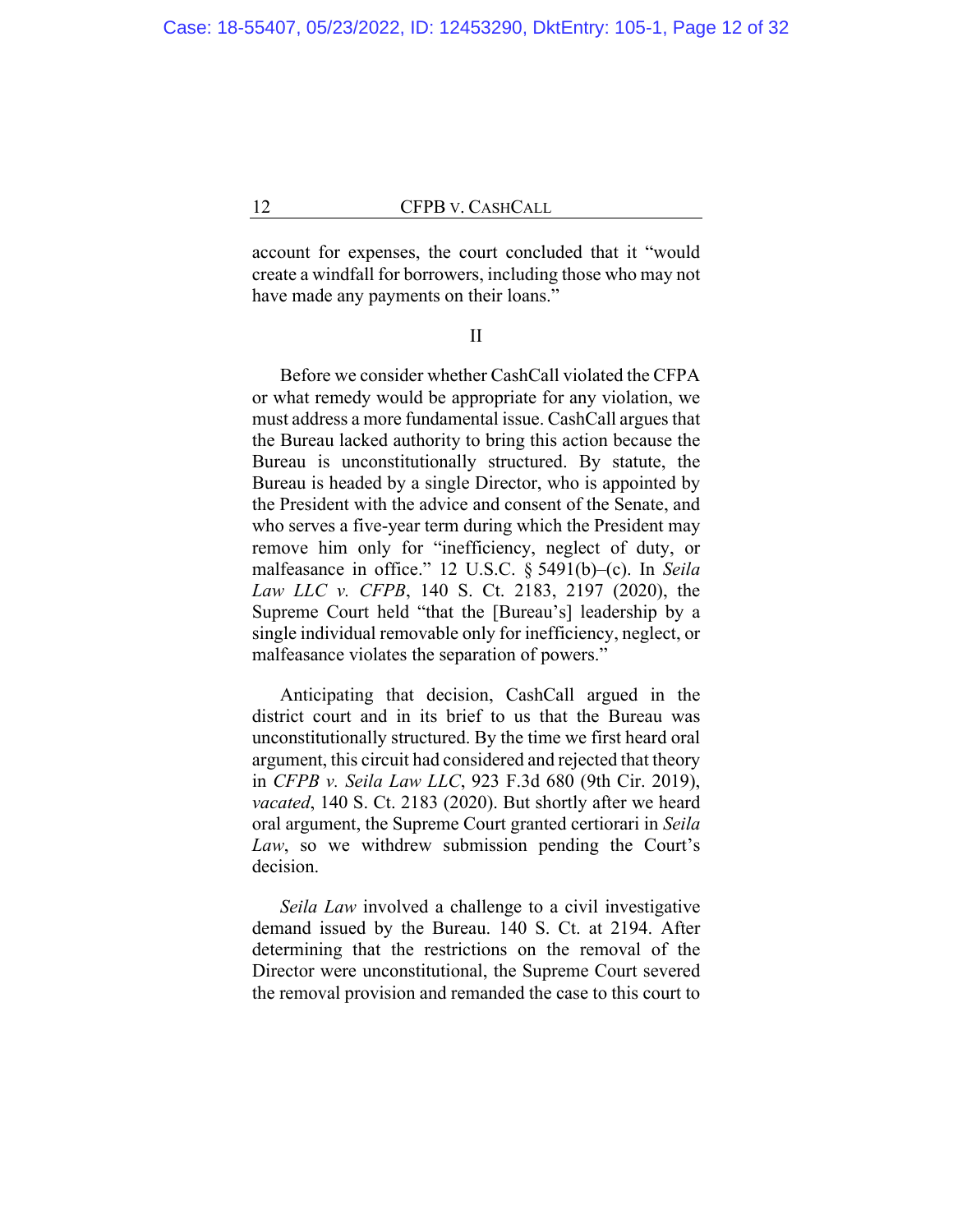determine whether the demand had been validly ratified "by an Acting Director accountable to the President" and to determine whether any such ratification would be "legally sufficient to cure the constitutional defect in the original demand." *Id.* at 2208 (plurality opinion); *id.* at 2224 (Kagan, J., concurring in the judgment with respect to severability and dissenting in part).

Following the Supreme Court's decision, then-Director Kathleen Kraninger expressly ratified the civil investigative demand. *CFPB v. Seila Law LLC*, 997 F.3d 837, 846 (9th Cir. 2021). On remand, this court concluded that because "[a] Director well aware that she may be removed by the President at will [had] ratified her predecessors' earlier decisions," any constitutional injury that Seila Law suffered had been remedied. *Id.*

Here, as in *Seila Law*, Director Kraninger issued a statement formally ratifying the Bureau's "decisions to file the original and amended complaints against Defendants, and to file the notice of appeal to the U.S. Court of Appeals for the Ninth Circuit." We called for supplemental briefing on the effectiveness of the ratification, and we set this case for reargument. The Bureau argues that, just as in *Seila Law*, the ratifications were effective and cured the constitutional violation. But CashCall argues that Director Kraninger's ratification of the appeal was ineffective because it came after the deadline for filing a notice of appeal had expired. *See* 28 U.S.C. § 2107; *FEC v. NRA Political Victory Fund*, 513 U.S. 88, 98 (1994). Similarly, CashCall argues that her ratification of the action was ineffective because it came after the statute of limitations had expired. *See* 12 U.S.C.  $§ 5564(g)(1).$ 

We find it unnecessary to consider ratification because a more recent decision of the Supreme Court has made clear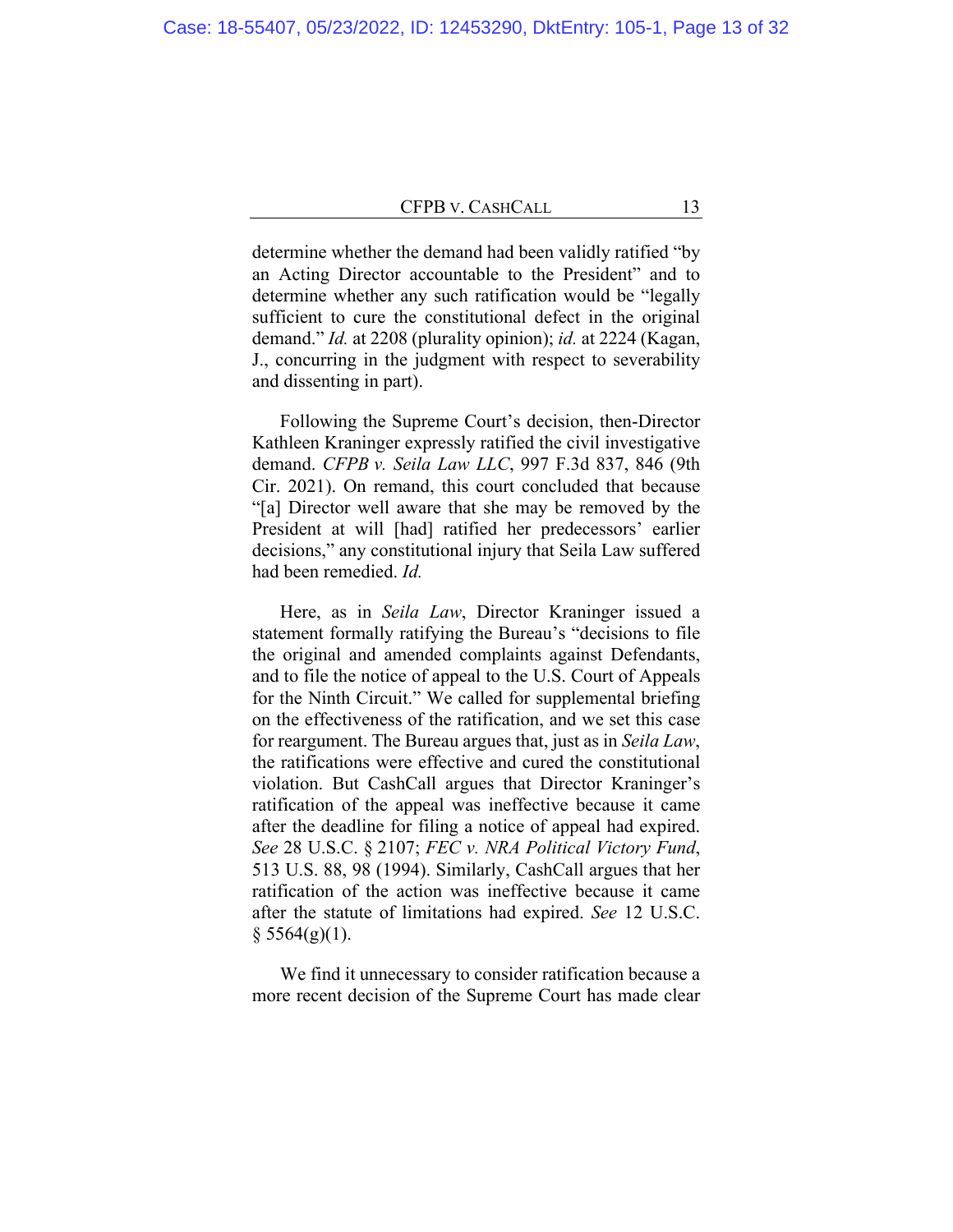that despite the unconstitutional limitation on the President's authority to remove the Bureau's Director, the Director's actions were valid when they were taken. In *Collins v. Yellen*, 141 S. Ct. 1761 (2021), the Court considered a statutory restriction on the President's authority to remove the Director of the Federal Housing Finance Agency. The restriction paralleled that applicable to the Bureau's Director, and the Court held that it was unconstitutional based on "[a] straightforward application of our reasoning in *Seila Law*." *Id.* at 1784. But the Court went on to hold that the unconstitutionality of the removal restriction did *not* invalidate any actions taken by the Director: "All the officers who headed the [agency] during the time in question were properly appointed," and even though "the statute unconstitutionally limited the President's authority to remove the confirmed Directors, there was no constitutional defect in the statutorily prescribed method of appointment to that office." *Id.* at 1787 (emphasis omitted). The Court explained that *Seila Law*'s holding does not mean that actions taken by an officer unconstitutionally insulated from removal "are void *ab initio* and must be undone." *Id.* at 1788 n.24. It saw "no basis for concluding that any head of the [agency] lacked the authority to carry out the functions of the office." *Id.* at 1788.

The same is true here. CashCall does not dispute that both the complaint and the notice of appeal were filed while the Bureau was headed by a lawfully appointed Director, Richard Cordray. *See CFPB v. Gordon*, 819 F.3d 1179, 1185, 1190–91 (9th Cir. 2016). As in *Collins*, "the unlawfulness of the removal provision does not strip the Director of the power to undertake the other responsibilities of his office." 141 S. Ct. at 1788 n.23.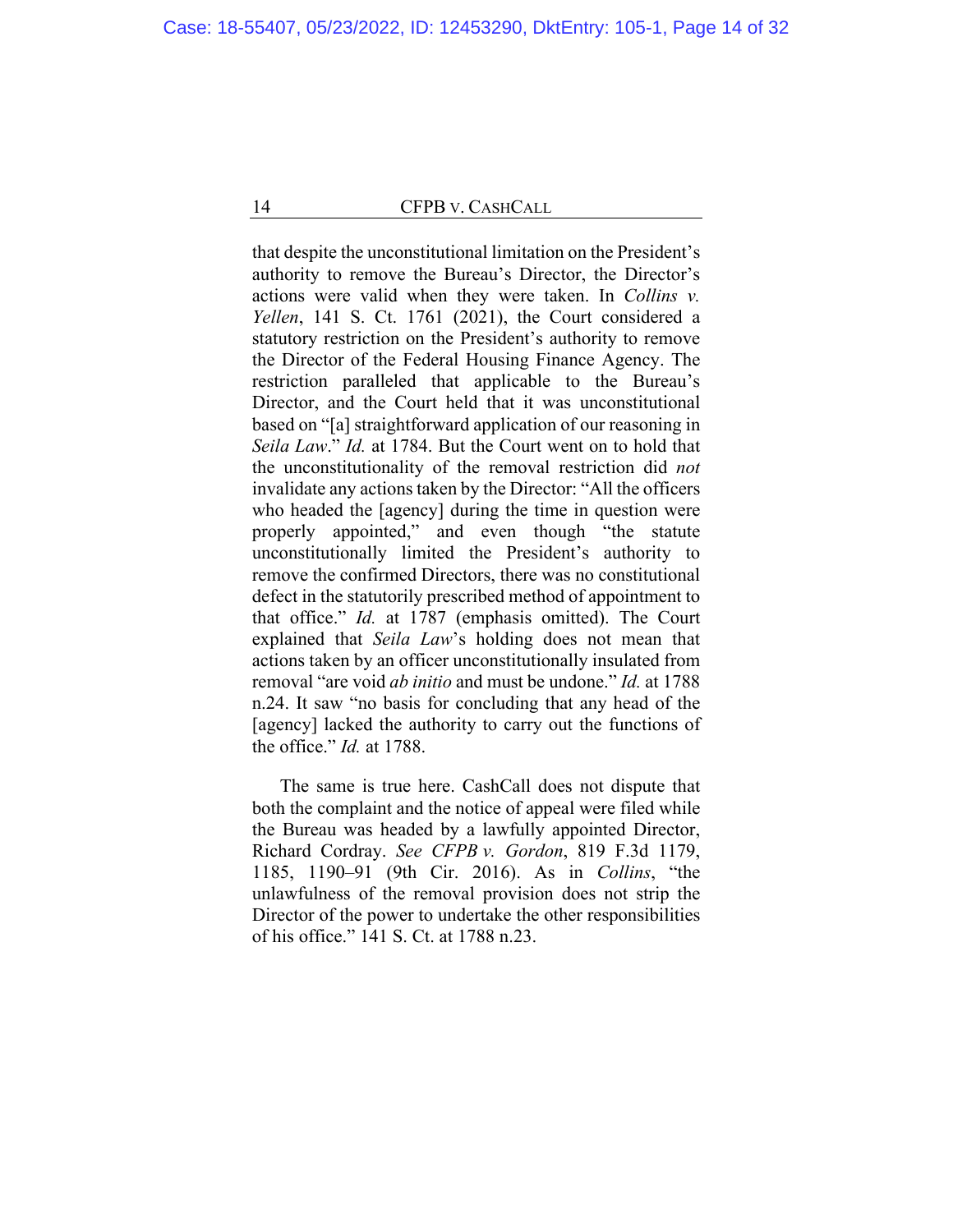That is not to say that the unlawfulness of a removal provision can never be a reason to regard an agency's action as void. *See Collins*, 141 S. Ct*.* at 1788. But at a minimum, the "party challenging an agency's past actions must . . . show how the unconstitutional removal provision *actually harmed* the party." *Kaufmann v. Kijakazi*, No. 21-35344, 2022 WL 1233238, at \*5 (9th Cir. Apr. 27, 2022); *see also Collins*, 141 S. Ct. at 1788–89. For example, a party might demonstrate harm by showing that the challenged action was taken by a Director whom the President wished to remove but could not because of the statute. *Kaufmann*, 2022 WL 1233238, at \*5. No one suggests that anything of the sort happened here. Under *Collins*, "there is no reason to regard any of the actions taken by the [Bureau] in relation to the [enforcement action] as void." 141 S. Ct. at 1787.

Here, because Director Cordray exercised power that he lawfully possessed, "there is no basis for concluding that [he] lacked the authority to carry out the functions of [his] office." *Collins*, 141 S. Ct. at 1788. With or without Director Kraninger's ratification, this action was validly initiated, and the notice of appeal was validly filed.

Finally, offering a new theory months after oral argument—and more than eight years after this litigation first began—CashCall asks us to hold that the Bureau's structure violates the Appropriations Clause of the Constitution. *See CFPB v. All Am. Check Cashing, Inc.*, No. 18-60302, 2022 WL 1302488, at \*2 (5th Cir. May 2, 2022) (Jones, J., concurring). CashCall forfeited that argument twice over by failing to present it to the district court or in its briefing before us on appeal. *See Hawkins v. Kroger Co.*, 906 F.3d 763 (9th Cir. 2018). CashCall suggests that the argument somehow affects our subject-matter jurisdiction, but that erroneously conflates "the [Bureau's] authority to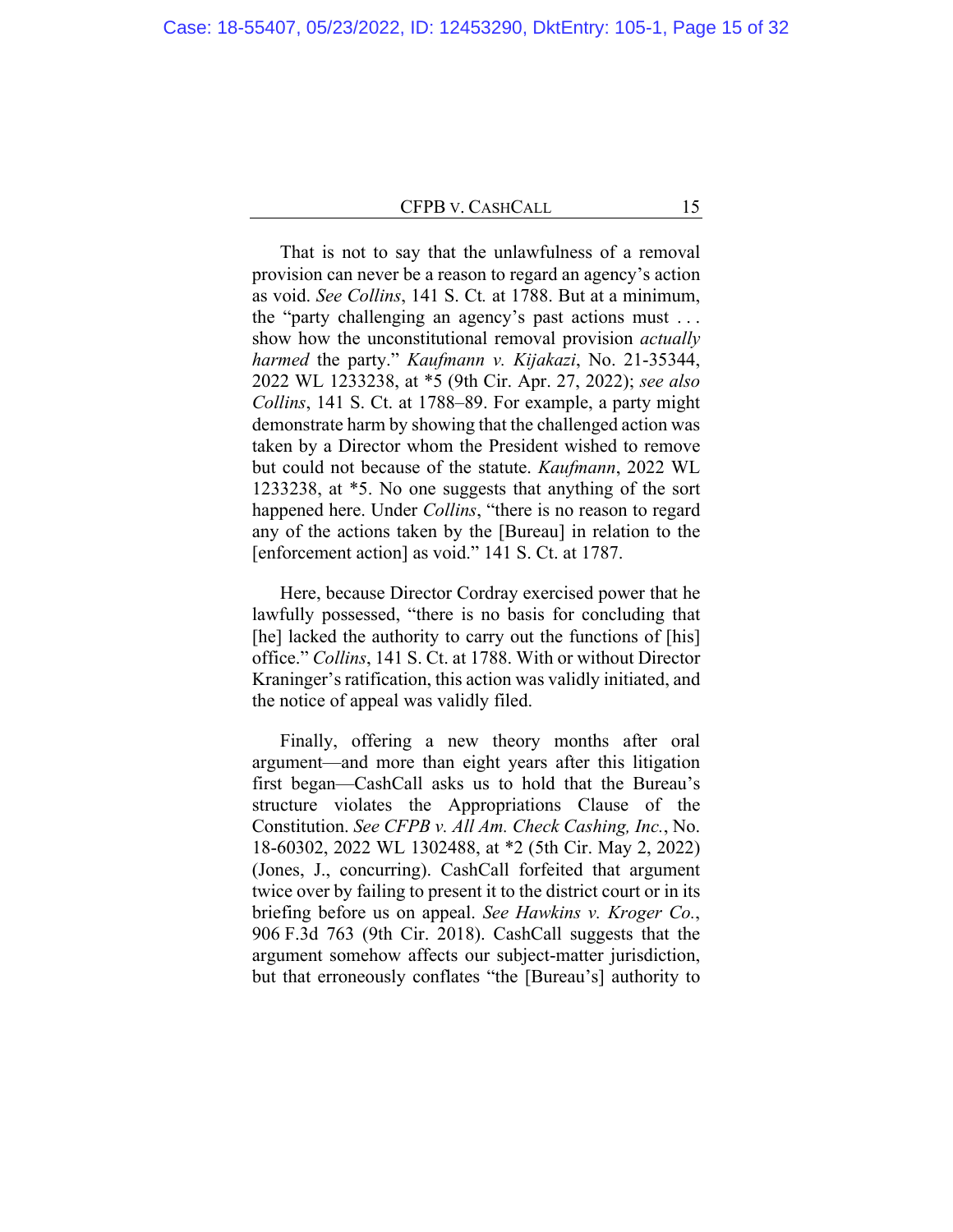execute the laws (Article II) with the United States' interest in the case (Article III)." *Gordon*, 819 F.3d at 1189. Because CashCall elected to wait until long after oral argument to raise this theory, we decline to consider it.

### III

The district court found that CashCall had engaged in a deceptive practice by collecting payments on loans that were invalid under state law. CashCall challenges that conclusion in two ways. First, it argues that the loans were valid because they were subject to tribal law, not state law. Second, it argues that CFPA liability for a deceptive practice cannot be predicated on a violation of state law. Because the district court resolved the issue of liability on summary judgment, we review de novo. *Stephens v. Union Pac. R.R. Co.*, 935 F.3d 852, 854 (9th Cir. 2019). We find neither of CashCall's arguments persuasive.

#### A

Although the loans were valid under the law of the Cheyenne River Sioux Tribe, CashCall does not dispute that they were invalid under the laws of the States in which the customers resided, whether because the interest rates were usurious or because neither CashCall nor Western Sky was licensed in those States. The validity of the loans thus depends on which law applies.

The district court determined that the choice-of-law question is governed by federal common law because the court's jurisdiction was based on a federal question. CashCall does not challenge that holding on appeal, nor does it suggest that the application of state or tribal choice-of-law rules would change the result. In the absence of any specific guidance in the CFPA, we apply federal common law. *See*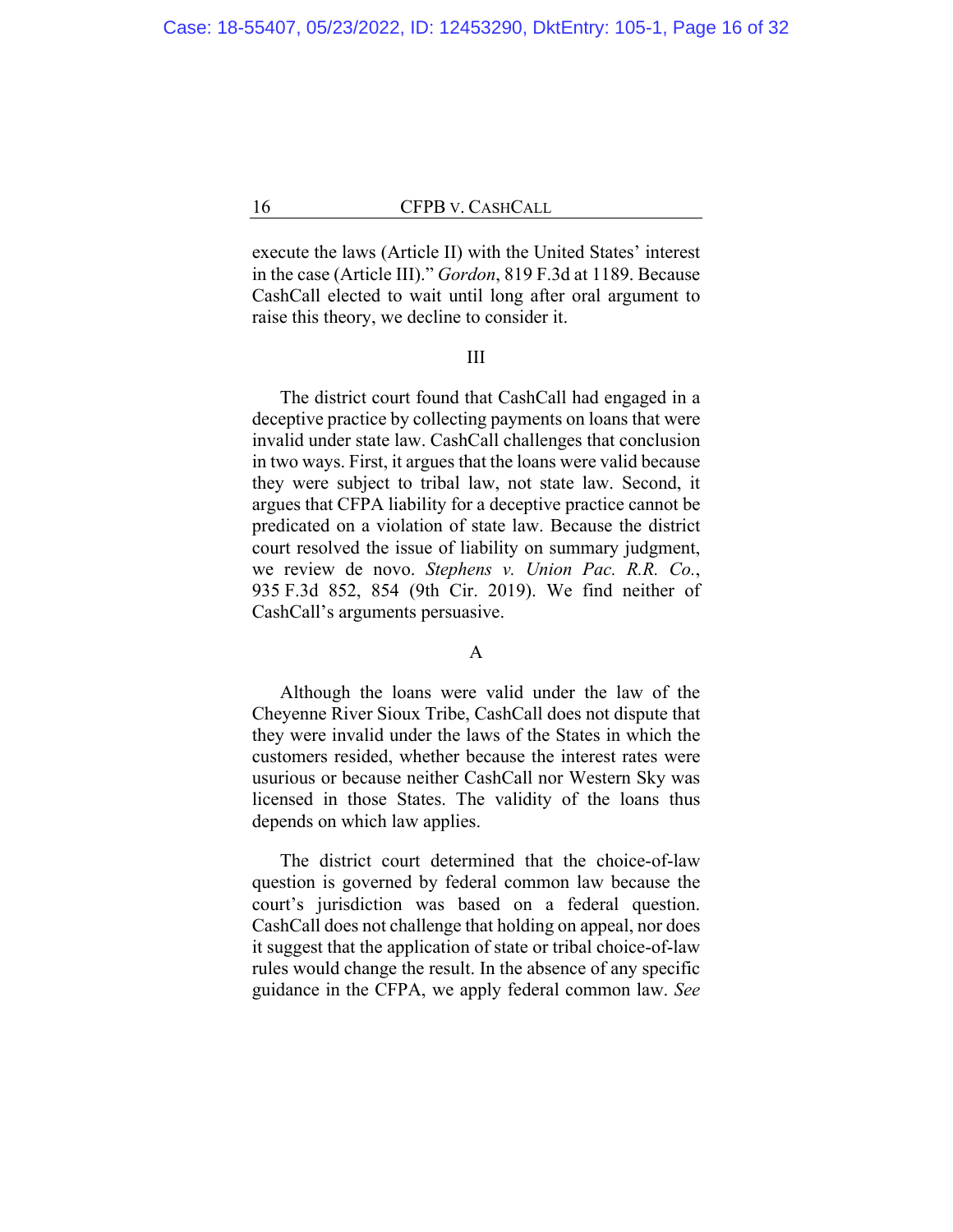*Huynh v. Chase Manhattan Bank*, 465 F.3d 992, 997 (9th Cir. 2006) (explaining that when federal jurisdiction is not based on diversity of citizenship, "federal common law choice-of-law rules apply"); *Harris v. Polskie Linie Lotnicze*, 820 F.2d 1000, 1003 (9th Cir. 1987). We have looked to "the approach outlined in the Restatement (Second) of Conflict of Laws" as a description of the federal common law rule. *Huynh*, 465 F.3d at 997.

All of the loan agreements contained a choice-of-law provision specifying the law of the Cheyenne River Sioux Tribe. When parties contract for the application of a particular jurisdiction's law, their choice normally controls. Restatement (Second) of Conflict of Laws § 187 (1971). But where the "issue is one which the parties could not have resolved by an explicit provision in their agreement," including, as here, because of substantive limits on their ability to contract, federal common law recognizes two circumstances in which the parties' choice does not control: (1) if "the chosen [jurisdiction] has no substantial relationship to the parties or the transaction and there is no other reasonable basis for the parties' choice," or (2) if "application of the law of the chosen [jurisdiction] would be contrary to a fundamental policy of a state which has a materially greater interest than the chosen [jurisdiction]" and which "would be the state of the applicable law in the absence of an effective choice of law by the parties." *Flores v. American Seafoods Co.*, 335 F.3d 904, 917 (9th Cir. 2003) (quoting Restatement (Second) of Conflict of Laws § 187(2)). The district court determined that both exceptions were satisfied. We agree with the district court that the first exception is satisfied, so we do not consider whether applying tribal law would be contrary to fundamental state policies.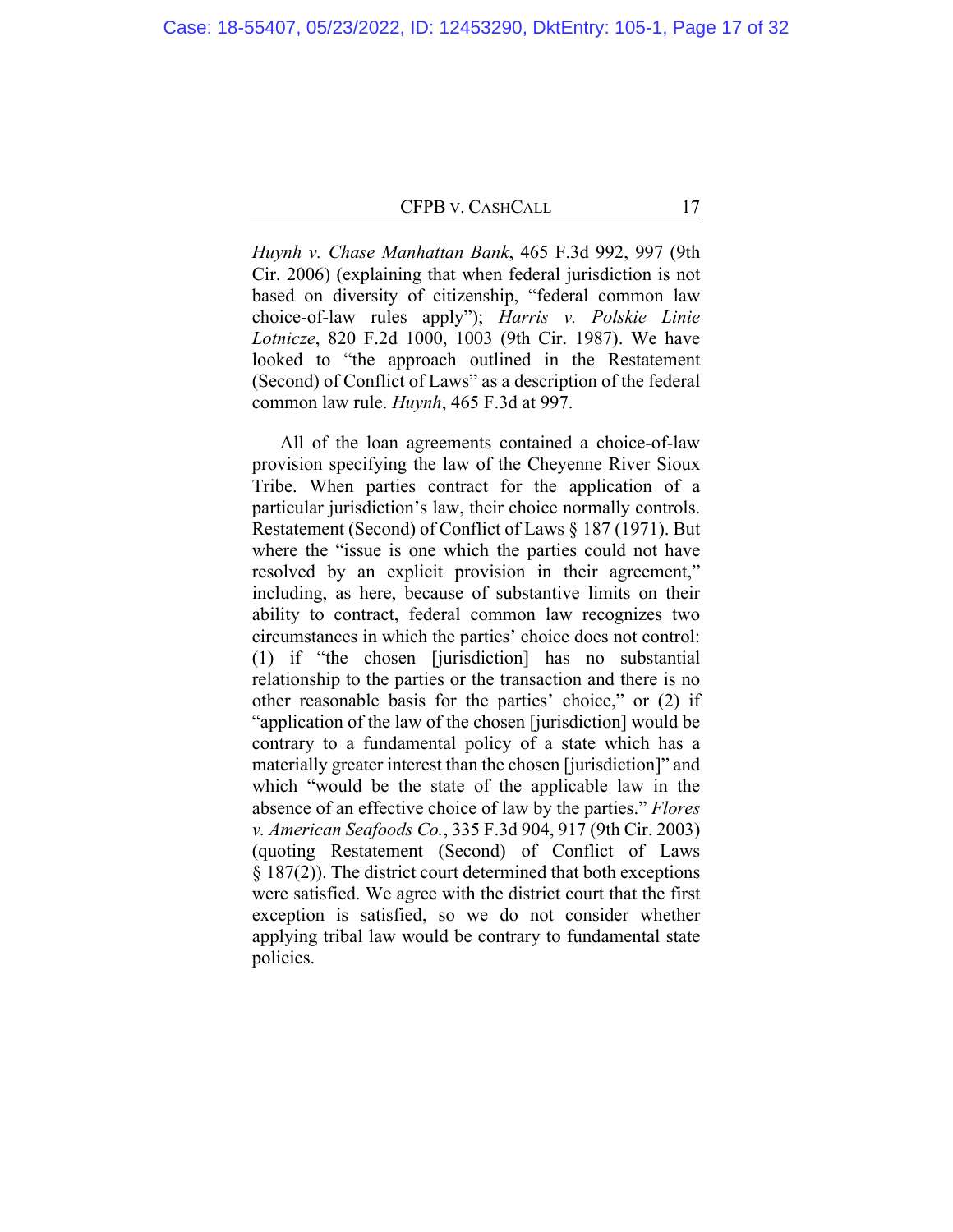The district court correctly determined that the Cheyenne River Sioux Tribe "has no substantial relationship to the parties" to the loans. Restatement (Second) of Conflict of Laws § 187(2)(a); *see Industrial Indem. Ins. Co. v. United States*, 757 F.2d 982, 987–88 (9th Cir. 1985). To be sure, Western Sky was nominally a party to the loans, and a jurisdiction ordinarily has a substantial relationship to a transaction if one of the parties has its principal place of business there, as Western Sky did. Restatement (Second) of Conflict of Laws § 187 cmt. f; *see PAE Gov't Servs., Inc. v. MPRI, Inc.*, 514 F.3d 856, 860 (9th Cir. 2007); *Ruiz v. Affinity Logistics Corp.*, 667 F.3d 1318, 1323 (9th Cir. 2012). But assessing whether a jurisdiction has a "substantial relationship" to a transaction requires looking at the substance of the transaction, not merely its form. *Cf*. *Abramski v. United States*, 573 U.S. 169, 184–85 (2014). After all, the reason the parties' choice of law is not always controlling is that there are some issues "which the parties could not have resolved by an explicit provision." Restatement (Second) of Conflict of Laws § 187(2). Parties cannot circumvent substantive limits on their ability to contract simply by applying the law of a jurisdiction that does not have those limits. *Id.* cmt. d ("Permitting the parties in the usual case to choose the applicable law is not, of course, tantamount to giving them complete freedom to contract as they will."). Similarly, parties cannot circumvent limits on their ability to specify the governing law simply by structuring their agreement so that it has some nominal—but entirely artificial—relationship to the desired jurisdiction. *Cf. Industrial Indem. Ins. Co.*, 757 F.2d at 987–88. We therefore follow the "standard practice, evident in many legal spheres . . . , of ignoring artifice when identifying the parties to a transaction." *Abramski*, 573 U.S. at 184–85.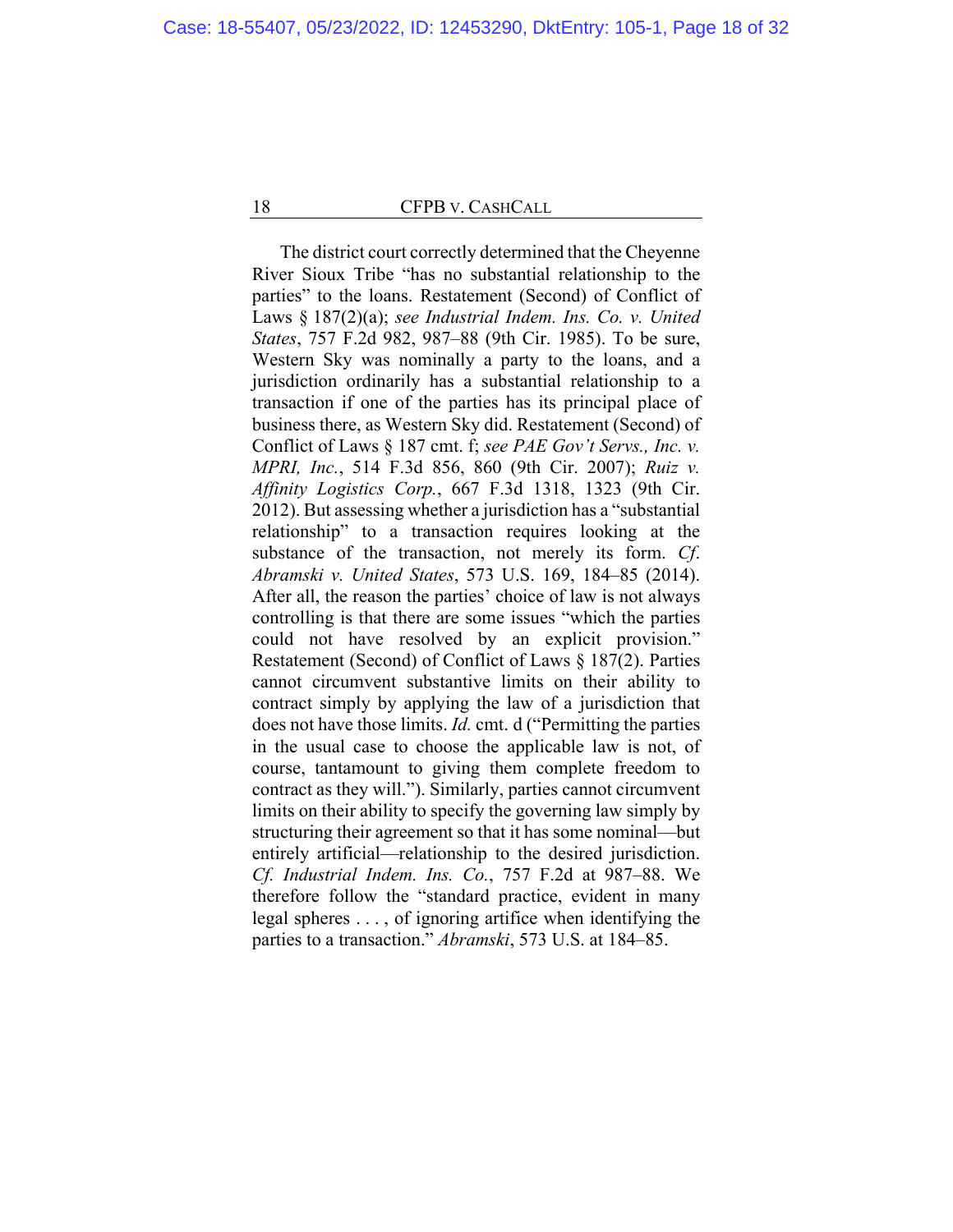In substance, all of the loan transactions at issue here were conducted by CashCall, not Western Sky. As the district court observed, "the entire monetary burden and risk of the loan program was placed on CashCall." Western Sky was formed for the purpose of making loans for CashCall, and it amounted to little more than a shell for CashCall's operations. Through a subsidiary, CashCall provided the money with which Western Sky made loans. CashCall agreed to purchase the loans that Western Sky made, and it did in fact purchase all of Western Sky's loans, just a few days after they were made and before the borrowers had made any payments. From then on, it bore all economic risk and benefits of the transactions. It also agreed to indemnify Western Sky for any legal or regulatory expenses. And even in the act of originating the loans, Western Sky's involvement was limited: At least at the beginning of the program, CashCall hosted Western Sky's website and phone number, and CashCall employees handled communications with customers. In sum, Western Sky's involvement in the transactions was economically nonexistent and had no purpose other than to create the appearance that the transactions had a relationship to the Tribe.

Nor is there any other basis for finding a relationship between the Tribe and the transactions. Western Sky was organized under South Dakota law, not tribal law, and it was neither owned nor operated by the Tribe. And the borrowers applied online or over the phone, never set foot on tribal land, and made payments from their home States, not the reservation. The only reason for the parties' choice of tribal law was to further CashCall's scheme to avoid state usury and licensing laws.

Because the Tribe had no substantial relationship to the transactions, and because there is no other reasonable basis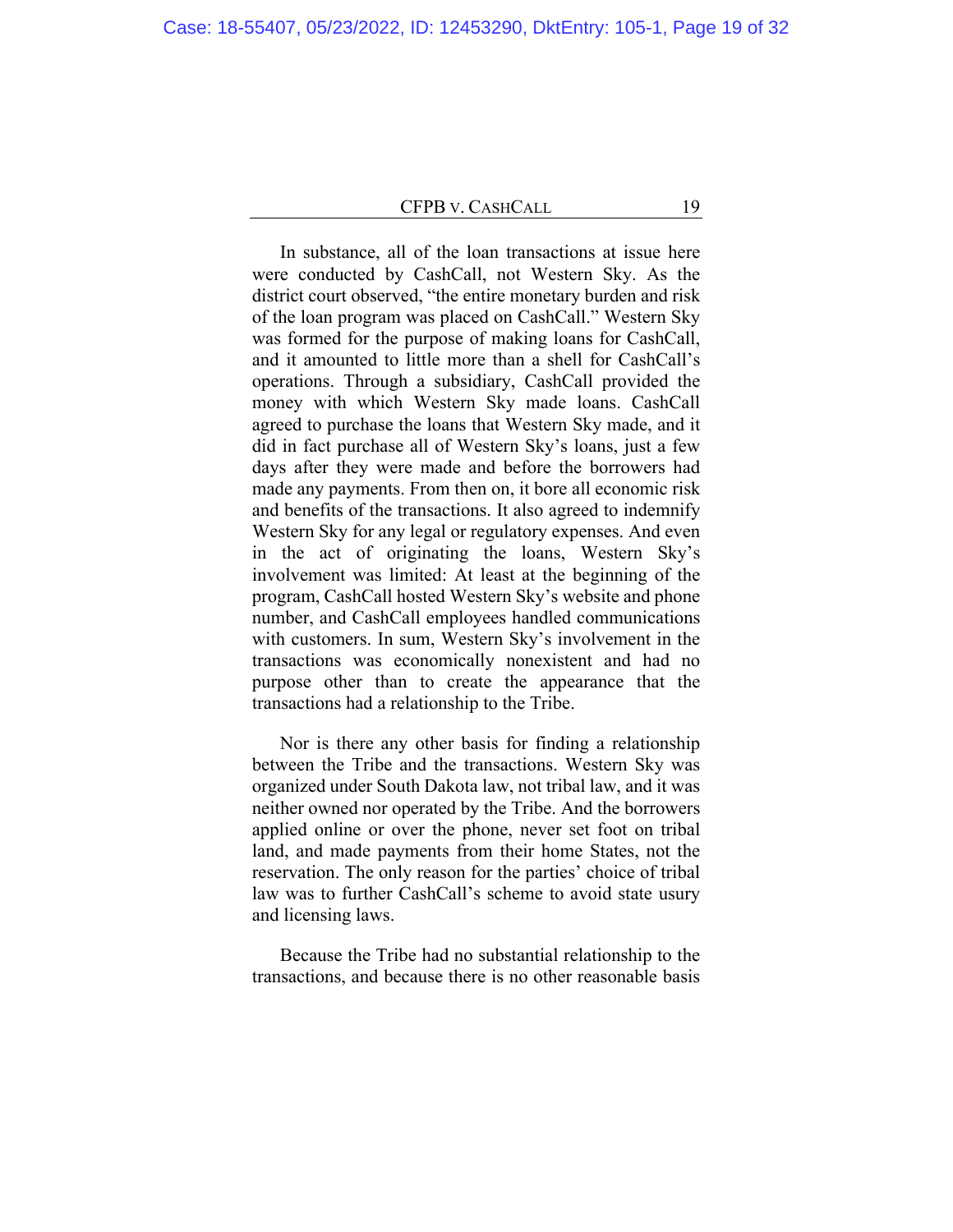for the parties' choice of tribal law, the district court correctly declined to give effect to the choice-of-law provision in the loan agreements. Instead, the court applied the law of the jurisdiction with "the most significant relationship to the transaction and the parties," which it found to be the borrowers' home States. Restatement (Second) of Conflict of Laws  $\S 188(1)$ –(2). And for the States at issue in this case, application of state law means that the loans were invalid.

CashCall does not dispute the district court's determination that the borrowers' home States had the most significant relationship to the transactions. Instead, it invokes the rule that if a loan is valid when made, it does not become usurious upon transfer to an assignee in a different jurisdiction. *See Nichols v. Fearson*, 32 U.S. (7 Pet.) 103, 109 (1833). But these loans were *not* valid when made because there was never any basis for applying the law of the Tribe in the first place, and they were invalid under the applicable laws of the borrower's home States. CashCall also objects that the district court phrased its conclusion in terms of a determination that CashCall was the "true lender," a concept that CashCall says "would disrupt lending markets and undermine the secondary loan market." To the extent that CashCall invokes cases involving banks, we note that banks present different considerations because federal law preempts certain state restrictions on the interest rates charged by banks. *See*, *e.g.*, 12 U.S.C. § 1831d (permitting state-chartered banks to charge the interest rate allowed in their home State). We do not consider how the result here might differ if Western Sky had been a bank. And we need not employ the concept of a "true lender," let alone set out a general test for identifying a "true lender." To answer the choice-of-law question, it suffices to examine the economic reality of these loans. As we have explained, doing so reveals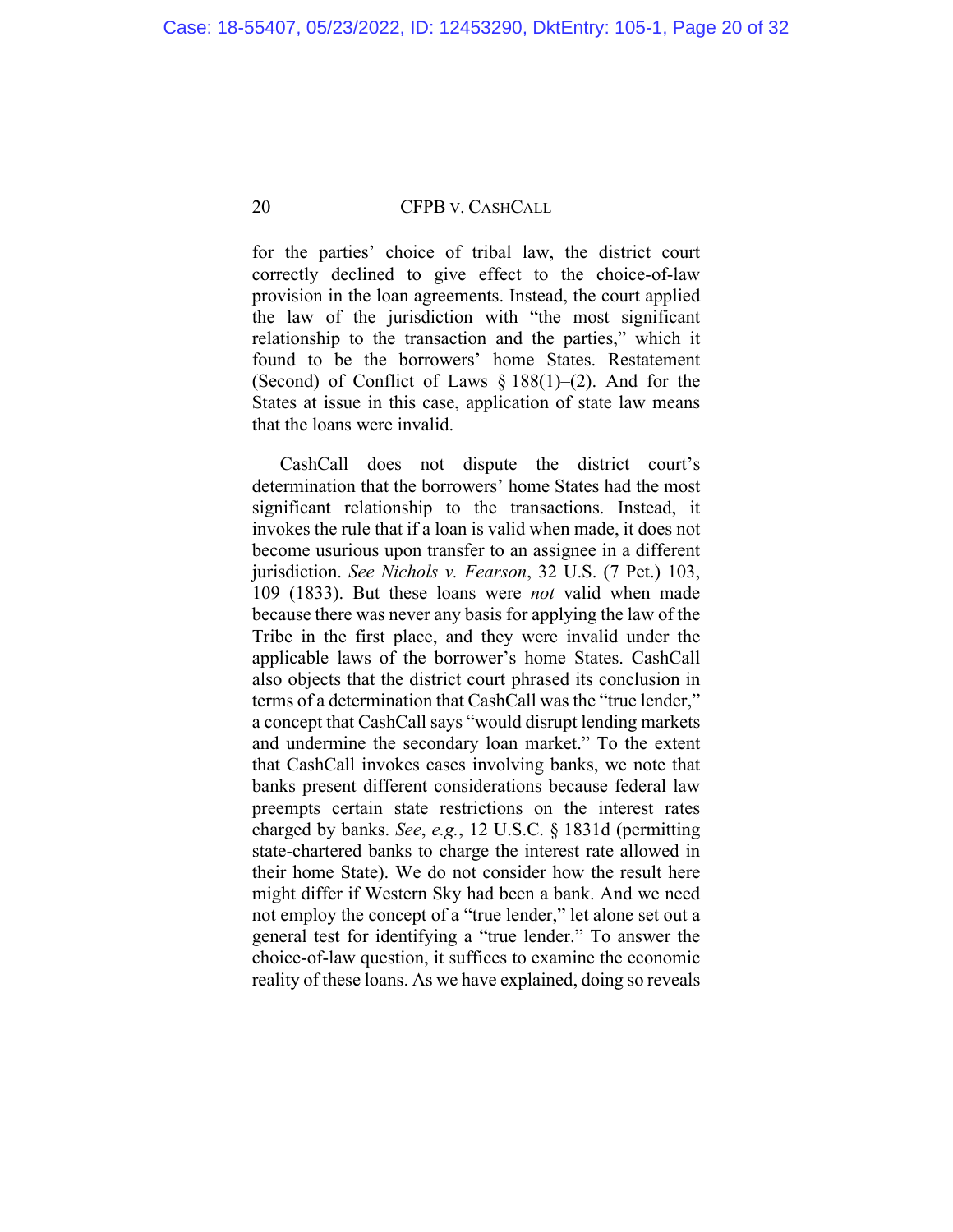that the Tribe had no substantial relationship to the transactions.

B

CashCall does not dispute that if the loans were governed by state law, they were void because (depending on the State) the interest rates were usurious or CashCall and Western Sky lacked required licenses. Nor does it dispute that it demanded payment from consumers under the pretense that the consumers had a valid obligation to pay. Instead, it argues that a finding of a deceptive practice under the CFPA is impermissible when the deception involves state law.

CashCall's argument finds no support in the text of the CFPA. The statute grants the Bureau broad authority to "enforce Federal consumer financial law consistently for the purpose of ensuring that all consumers have access to markets for consumer financial products and services and that markets for consumer financial products and services are fair, transparent, and competitive." 12 U.S.C. § 5511(a). It makes it unlawful for a covered person to "to engage in any unfair, deceptive, or abusive act or practice." *Id.*   $§ 5536(a)(1)(B)$ . The statute does not define "unfair," "deceptive," or "abusive," so we give those terms their ordinary meaning. *Wall v. Kholi*, 562 U.S. 545, 551 (2011). A "deceptive" practice is one "tending to deceive," that is, "to cause to believe the false"—a meaning that easily encompasses leading a consumer to believe that an invalid debt is actually a legally enforceable obligation. *Webster's Third New International Dictionary* 584–85 (2002) (defining "deceive" and "deceptive").

In this case, of course, the reason that the debts were invalid happens to involve state law. But we see no reason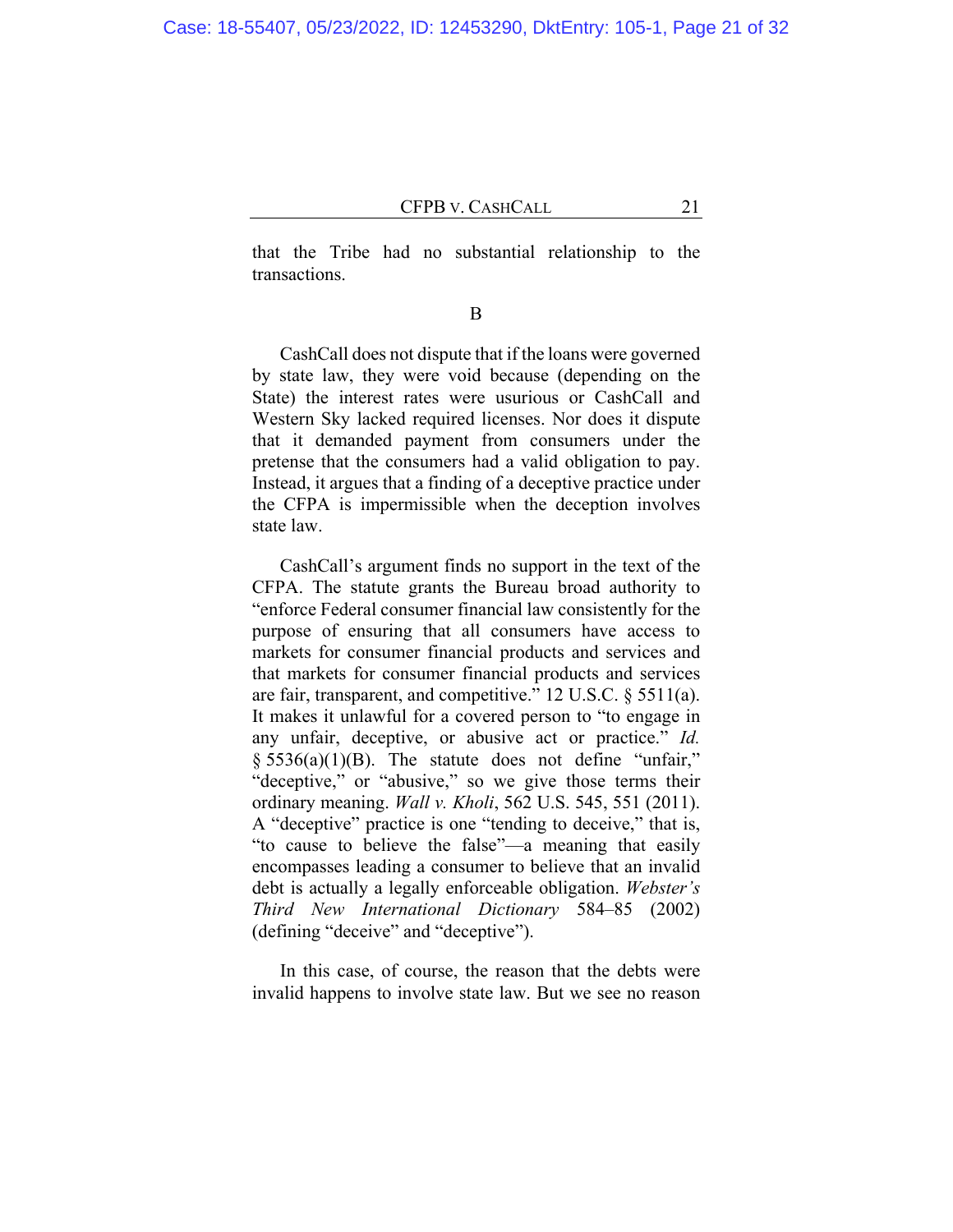why that should make the statute inapplicable. In this respect, the CFPA is similar to the Fair Debt Collection Practices Act (FDCPA), which prohibits using "unfair or unconscionable means . . . to collect any debt." 15 U.S.C. § 1692f. In accord with the uniform view of other courts of appeals, we have held that a debt collector violates the FDCPA when it attempts to collect a debt that state law has made invalid. *See Kaiser v. Cascade Cap., LLC*, 989 F.3d 1127, 1133–34 (9th Cir. 2021); *see also Madden v. Midland Funding, LLC*, 786 F.3d 246, 254 (2d Cir. 2015); *Currier v. First Resol. Inv. Corp.*, 762 F.3d 529, 534–35 (6th Cir. 2014); *Johnson v. Riddle*, 305 F.3d 1107, 1121 (10th Cir. 2002). Likewise, other circuits have held that a debt collector violates the FDCPA's prohibition on threatening "to take any action that cannot legally be taken," 15 U.S.C. § 1692e(5), by threatening an action that is prohibited under state law. *See*, *e.g.*, *LeBlanc v. Unifund CCR Partners*, 601 F.3d 1185, 1192 (11th Cir. 2010) (per curiam); *Picht v. Jon R. Hawks, Ltd.*, 236 F.3d 446, 451 (8th Cir. 2001).

The Sixth Circuit's analysis in *Currier* is particularly instructive. There, the plaintiff alleged that a debt collector had violated the FDCPA by filing a lien against her home when the lien was invalid under state law. 762 F.3d at 532. The debt collector argued that "a violation of state law is not a per se violation of the FDCPA." *Id.* at 536. The court agreed with that proposition but explained that it "does not mean that a violation of state law can never *also* be a violation of the FDCPA." *Id.* at 537. "The proper question . . . is whether the plaintiff alleged an action that falls within the broad range of conduct prohibited by" federal law, and in answering that question, "[t]he legality of the action taken under state law may be relevant." *Id.*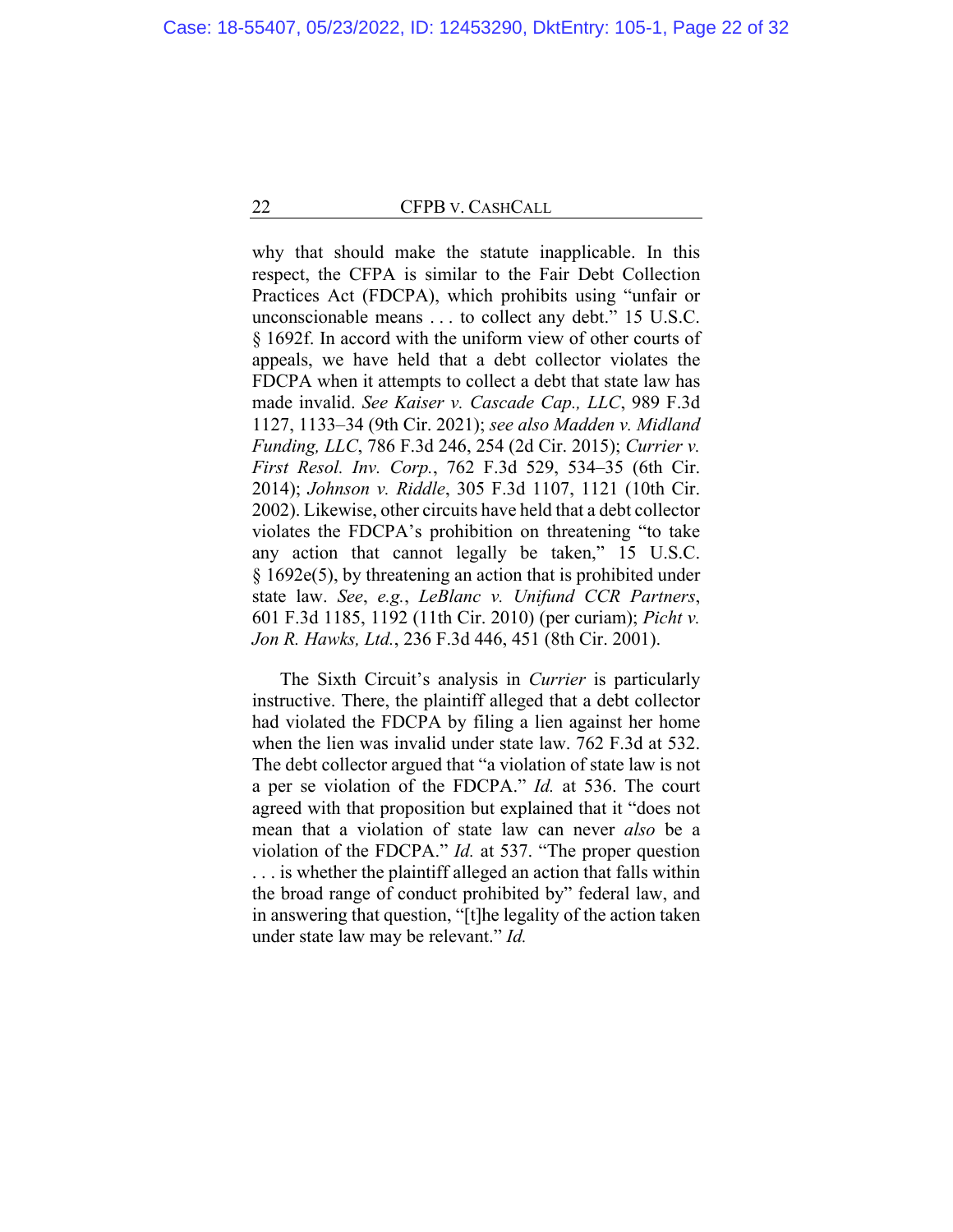CashCall asserts that the FDCPA is different from the CFPA. Citing provisions of the FDCPA that refer to the "legal status" of a loan and to collection activities that are "permitted by law," 15 U.S.C. §§ 1692e(2)(A), 1692f(1), CashCall says that that statute, unlike the CFPA, "explicitly incorporates state law." The claim is puzzling. To *explicitly* incorporate state law, Congress would need, at a minimum, to explicitly reference state law, which the cited provisions in the FDCPA do not do. Instead, courts have read the general language of those statutory provisions to refer to state law by accounting for the background principle that, in our federal system, state law defines property and contractual rights. *See Richards v. PAR, Inc.*, 954 F.3d 965, 969–70 (7th Cir. 2020). That principle is equally applicable to the provision of the CPFA at issue here.

CashCall points to other provisions of the CFPA that mention state law, and it argues that they suggest, by negative implication, that a deceptive-practice claim cannot be based on a deception about state law. We find no such implication in the statute, which creates a co-regulatory regime between the States and the federal government. It directs the Bureau to cooperate with state regulators, and vice-versa. *See* 12 U.S.C. §§ 5495; 5552(b)(1)(A). Its preemption clause does not modify or limit state law, except to that extent that state law is inconsistent with the CFPA. *Id.* § 5551(a)(1). Nothing in those provisions suggests that deceptions involving state law are somehow exempt from the prohibition on deceptive practices.

And although the CFPA prohibits establishment of a federal usury rate, 12 U.S.C. § 5517(o), the Bureau has not established a federal usury limit here. Each state's usury and licensing laws still apply, and lenders must fairly and transparently represent to consumers the requirements of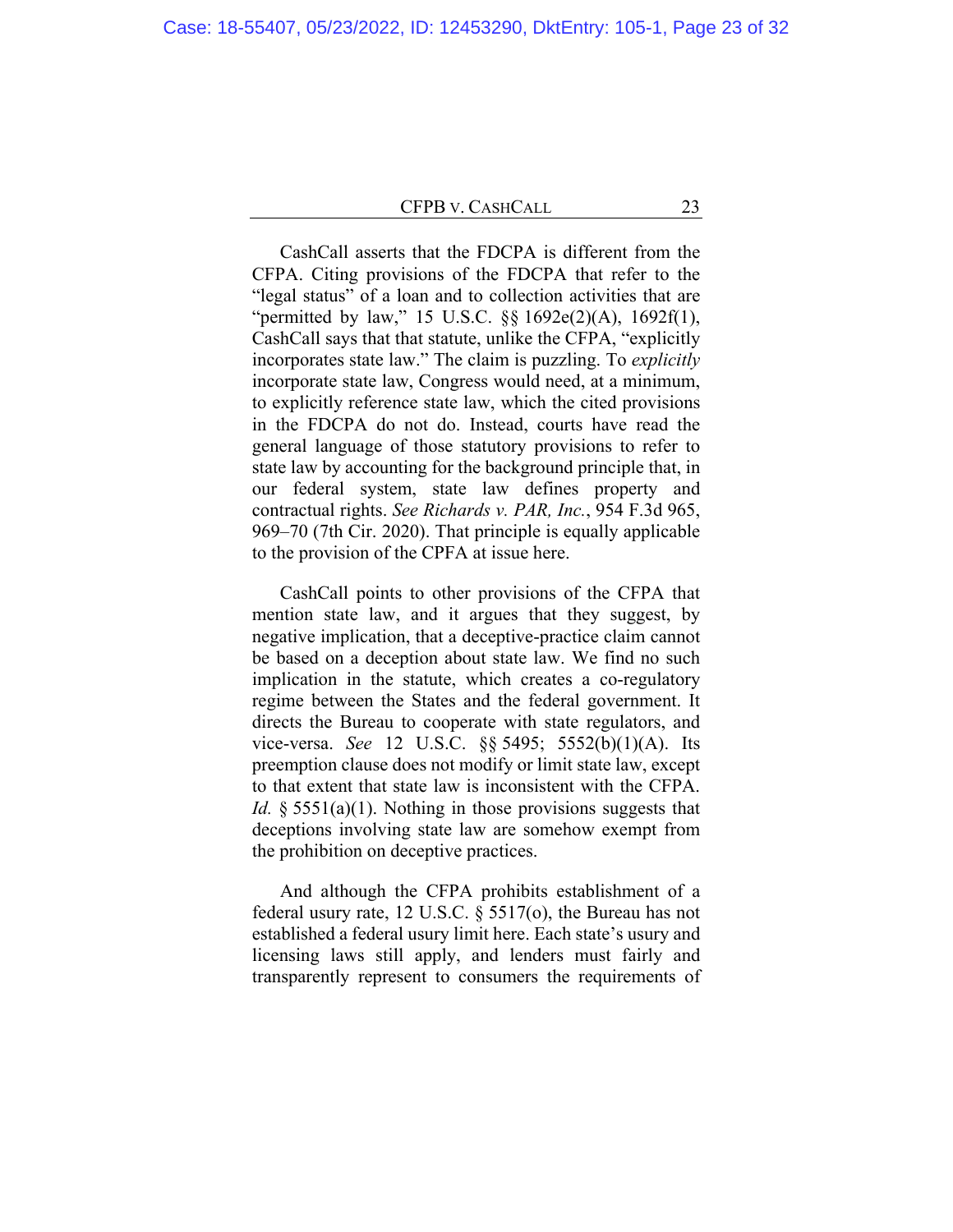applicable state law. *See id.* § 5511(a). That is not federalizing state usury law, as CashCall would have it; it is simply applying the CFPA's prohibition on deceptive acts.

CashCall argues that applying the CFPA here would raise constitutional concerns because it would "federalize an area of state regulation." In the cases on which CashCall relies, the Supreme Court applied a presumption that Congress does not lightly interfere with State authority over "punishment of local criminal activity." *Bond v. United States*, 572 U.S. 844, 858 (2014); *see also Cleveland v. United States*, 531 U.S. 12, 25 (2000); *Jones v. United States*, 529 U.S. 848, 858 (2000). But the CFPA is not a criminal statute. More importantly, CashCall's conduct was hardly "local"—it was a multi-jurisdictional lending scheme. That interstate commercial conduct is at the heart of Congress's regulatory authority under the Commerce Clause, and applying the CFPA to cover it raises no substantial constitutional questions. *See United States v. Lopez*, 514 U.S. 549, 558 (1995).

CashCall worries that the Board will convert a "dizzying array" of state-law violations into CFPA violations, offering examples of state laws requiring "that contracts be bilingual, in 12-point font, or notarized." But we have already held that a CFPA violation requires that a "representation, omission, or practice" be not only "likely to mislead consumers acting reasonably under the circumstances" but also "material." *Gordon*, 819 F.3d at 1192–93 & n.7 (quoting *FTC v. Pantron I Corp.*, 33 F.3d 1088, 1095 (9th Cir. 1994)); *Currier*, 762 F.3d at 534 (emphasizing that the conduct at issue "was not a mere technical violation of Kentucky law"). CashCall's examples would not necessarily qualify, but CashCall's actual conduct clearly does. CashCall led borrowers to believe that they had an obligation to pay, when in fact under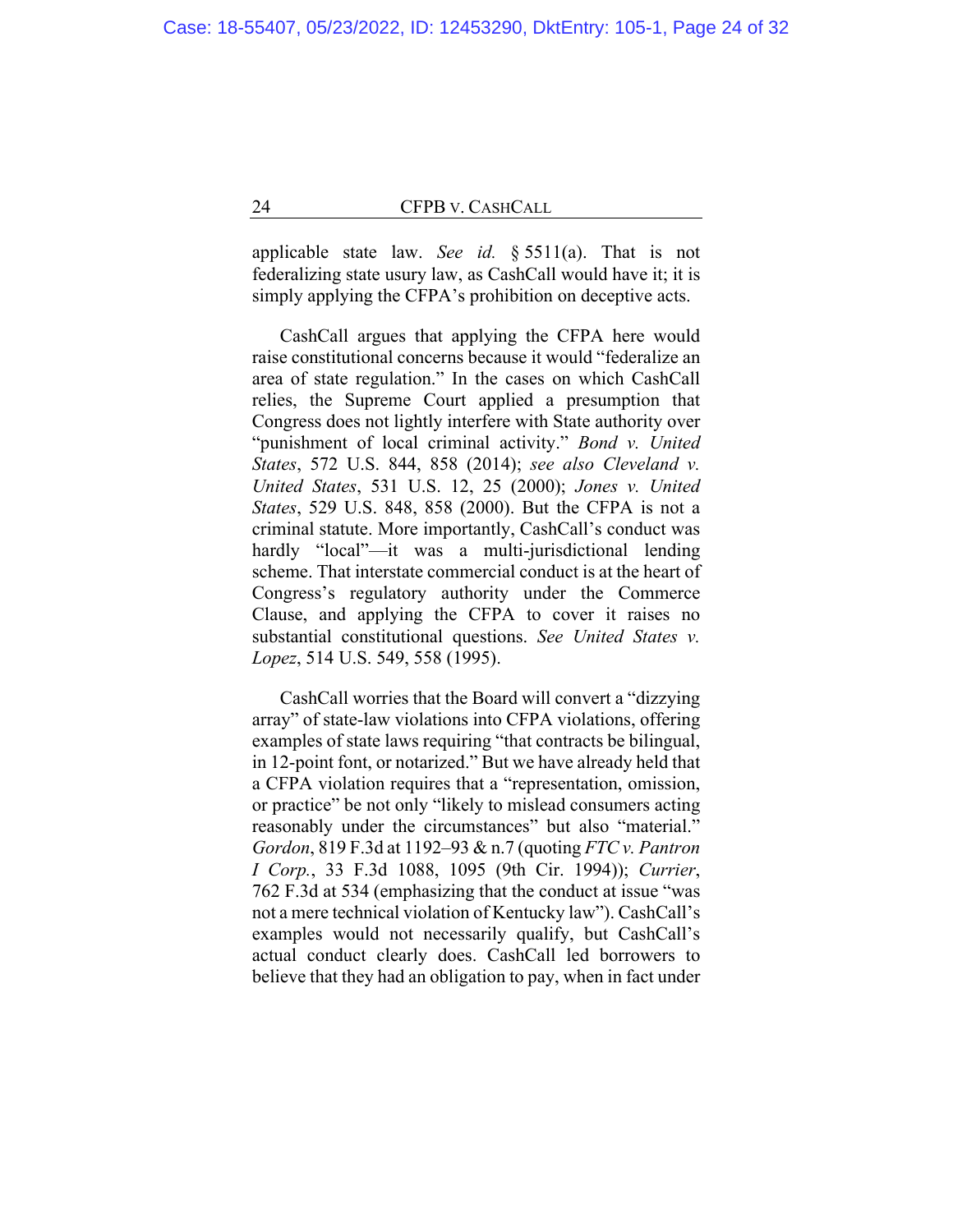their States' laws they did not. That is the deceptive act pursued by the Bureau, and it falls within the prohibition of the statute.

IV

We next consider the Bureau's argument that the district court should have imposed a tier-two civil penalty, which requires a finding that CashCall acted recklessly, rather than a tier-one penalty, which does not. The district court's assessment of whether a party acted recklessly is a factual finding that we review for clear error. *United States v. Luna*, 21 F.3d 874, 884 (9th Cir. 1994).

In general, "[a] person acts recklessly . . . when he consciously disregards a substantial and unjustifiable risk attached to his conduct, in gross deviation from accepted standards." *Borden v. United States*, 141 S. Ct. 1817, 1824 (2021) (quotation marks and citations omitted). We have described reckless conduct "as a highly unreasonable omission, involving not merely simple, or even inexcusable negligence, but an extreme departure from the standards of ordinary care, and which presents a danger . . . that is either known to the [actor] or is so obvious that the actor must have been aware of it." *Howard v. Everex Sys., Inc.*, 228 F.3d 1057, 1063 (9th Cir. 2000) (quoting *Hollinger v. Titan Cap. Corp.*, 914 F.2d 1564, 1569 (9th Cir. 1990) (en banc)).

The district court determined that CashCall did not act recklessly because it "sought out highly regarded regulatory counsel to assist [it] with structuring the Western Sky Loan Program"; counsel opined that the program was lawful; and "there was no case law that clearly established that the Tribal Lending Model was not a lawful model." Although that conclusion is debatable, we conclude that it is not clearly erroneous—but only as it applies to the early stages of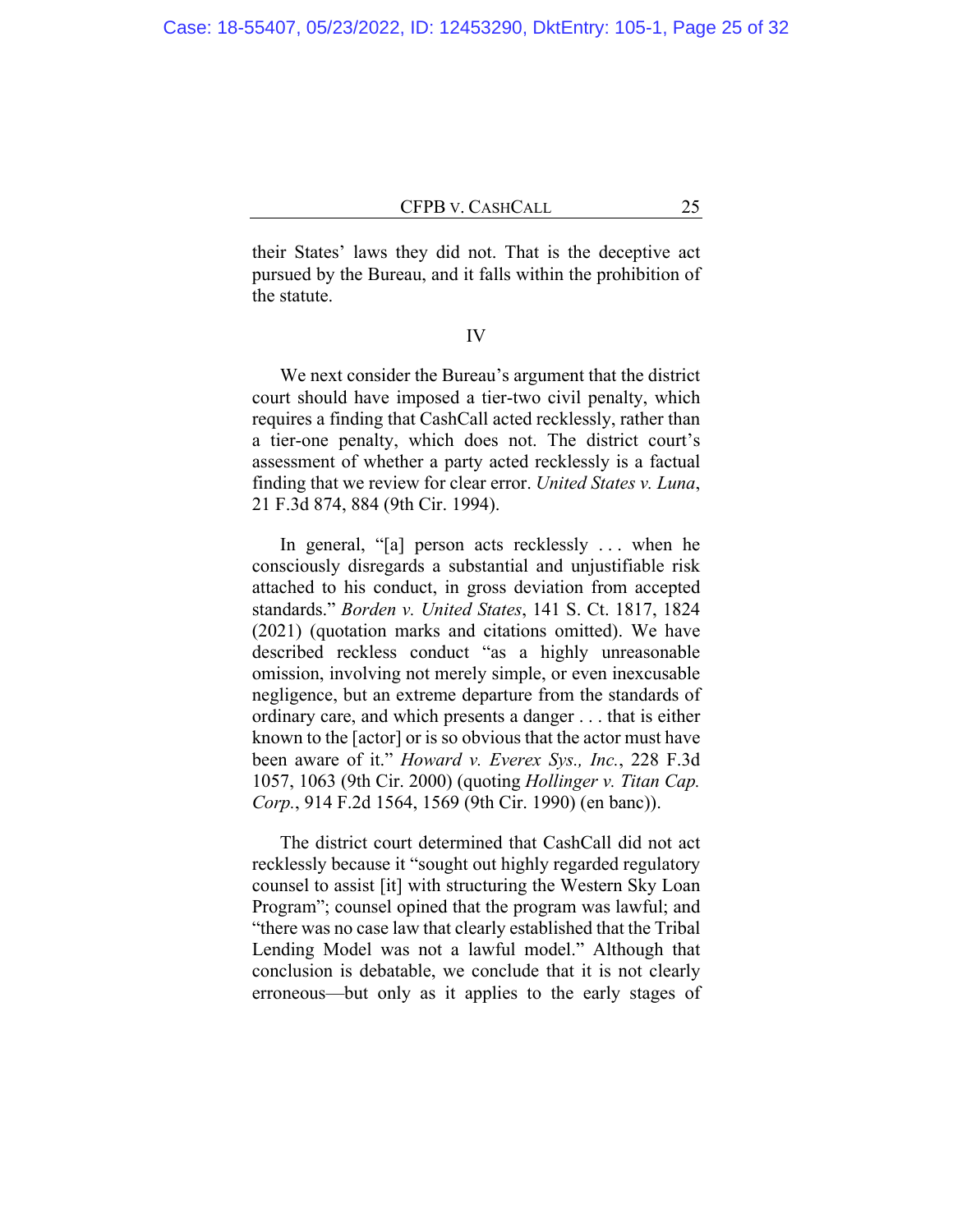CashCall's scheme. From September 2013, CashCall's conduct was reckless.

From the beginning, CashCall understood that to expand outside of California and make a profit, it would need to avoid state licensing and usury laws. To that end, it sought to work with state-chartered banks. But that approach received significant regulatory scrutiny from authorities in West Virginia and Maryland, leading to enforcement actions and large civil judgments. CashCall then pursued a tribal lending program that was nearly identical in structure to CashCall's state-chartered banking program that had already landed it in legal trouble. And over time, CashCall faced escalating regulatory scrutiny of the tribal program. In January 2011, Colorado sued Western Sky; in February, Maryland brought an administrative action against Western Sky; and in August, Washington brought an enforcement action against CashCall based on its servicing of Western Sky loans. Of the 13 States at issue here, seven ultimately brought enforcement actions against CashCall. In September 2013, CashCall stopped buying loans from Western Sky, which then shut down.

None of this should have been a surprise: Counsel had told CashCall that its plan faced "significant" risk, and one expert advised that the plan "should work but likely won't" because the "lower courts will shun our model and . . . if we reach the Supreme Court, . . . we will lose." Nevertheless, the district court was correct that CashCall had "secured multiple formal and informal opinions" from legal counsel stating "that the structure of the Western Sky Loan Program was viable." Given the uncertainty reflected in counsel's advice, the district court might have concluded that CashCall's conduct was reckless even at that point. But clear error is a deferential standard, and we are unable to say that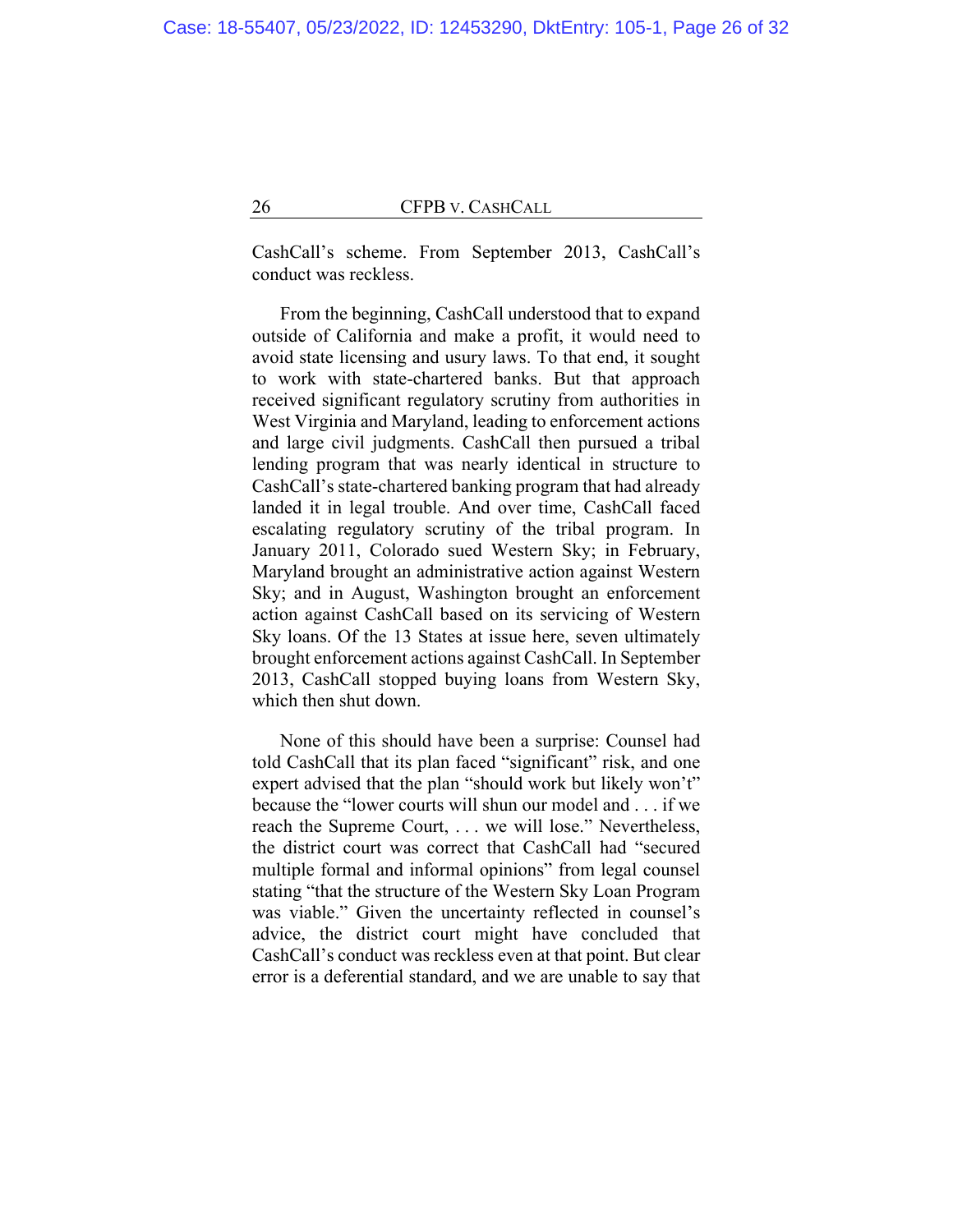the district court's contrary determination was clearly erroneous. *See In re United States Dep't of Educ.*, 25 F.4th 692, 698 (9th Cir. 2022).

By September 2013, however, things had changed. In August, counsel recommended that the program cease because "the regulatory and litigation environments have risen from dangerous to near extinction." That opinion prompted CashCall to shut down the program and stop buying new loans. But despite the intense regulatory scrutiny, and despite shuttering the tribal lending program for new loans, CashCall continued to collect on existing loans. CashCall modified loans in States in which it had already reached settlements with regulators. But otherwise, even after this litigation began, CashCall continued collecting fees and interest until it lost at summary judgment in August 2016.

We conclude that from September 2013 on, the danger that CashCall's conduct violated the statute was "so obvious that [CashCall] must have been aware of it." *Howard*, 228 F.3d at 1063 (quoting *Hollinger*, 914 F.2d at 1569). The district court's contrary conclusion was clearly erroneous. We therefore vacate the civil penalty and remand with instructions that the district court reassess it, with the penalty for the period beginning in September 2013 being based on tier two.

V

Reddam argues that the district court erred in finding him personally liable. We have held that an individual is liable for a corporation's violation of the CFPA if "(1) he participated directly in the deceptive acts or had the authority to control them and (2) he had knowledge of the misrepresentations, was recklessly indifferent to the truth or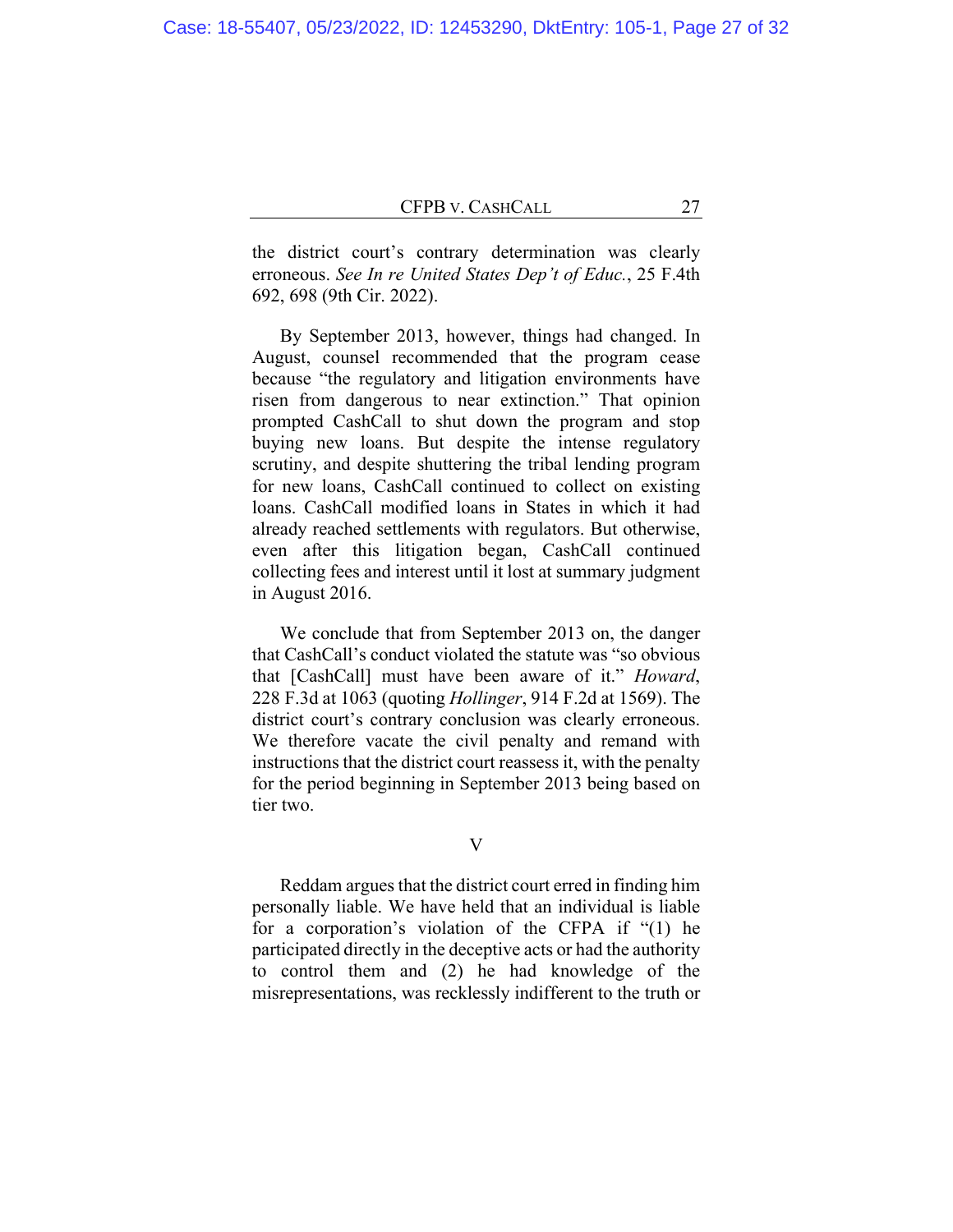falsity of the misrepresentation, or was aware of a high probability of fraud along with an intentional avoidance of the truth." *Gordon*, 819 F.3d at 1193 (quoting *FTC v. Stefanchick*, 559 F.3d 924, 931 (9th Cir. 2009)). Reddam does not dispute that the first component of that test was satisfied because, as CEO, he had authority to control CashCall's acts. Thus, Reddam's liability turns on whether he had the requisite knowledge or acted recklessly.

Reddam argues that he lacked the necessary mental state because he relied on the advice of counsel. But as the district court correctly observed, we have held that "reliance on advice of counsel [is] not a valid defense on the question of knowledge required for individual liability." *FTC v. Grant Connect, LLC*, 763 F.3d 1094, 1102 (9th Cir. 2014) (quotation marks and citation omitted) (alteration in original). In any event, even taking account of counsel's preliminary advice, continuing to collect loans after September 2013 was reckless for the reasons we have already explained. The district court did not err in holding Reddam personally liable.

## VI

The Bureau argues that the district court erred in denying restitution. We review the district court's order on restitution for abuse of discretion, *Gordon*, 819 F.3d at 1187, and a district court necessarily abuses its discretion if it makes an error of law, *Koon v. United States*, 518 U.S. 81, 100 (1996). We agree with the Bureau that the district court's decision rested on a legal error, so we vacate the order denying restitution and remand for further proceedings. We emphasize at the outset that we do not hold that restitution is necessarily appropriate in this case, or if so, in what amount, but leave those questions to be resolved by the district court.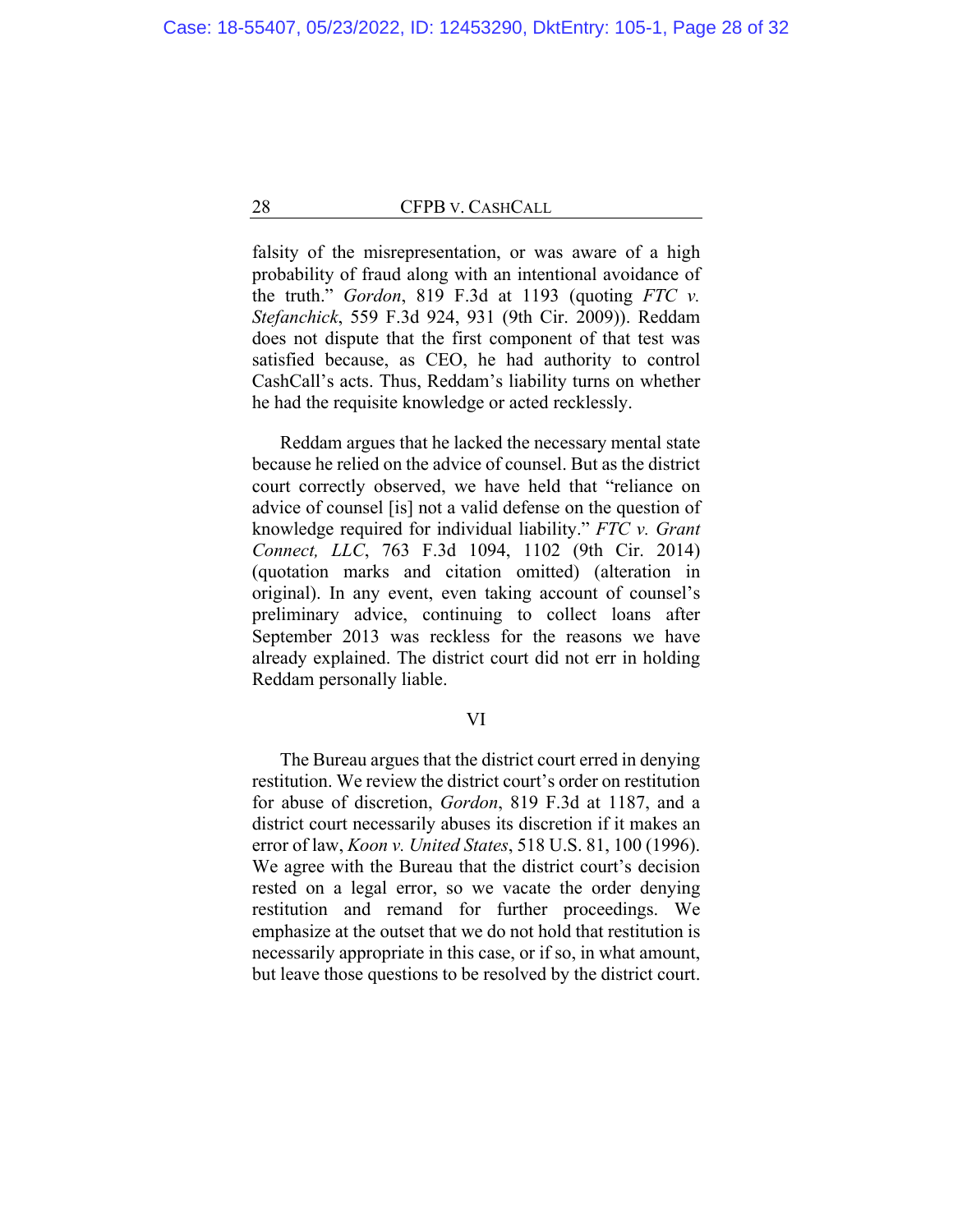The CFPA permits the Bureau to seek "any appropriate legal or equitable relief with respect to a violation of Federal consumer financial law," which "may include, without limitation . . . restitution; [and] disgorgement or compensation for unjust enrichment." 12 U.S.C.  $\S$  5565(a)(1), (2)(C), (2)(D). Restitution may be either legal or equitable. "'[R]estitution is a legal remedy when ordered in a case at law and an equitable remedy . . . when ordered in an equity case,' and whether it is legal or equitable depends on 'the basis for [the plaintiff's] claim' and the nature of the underlying remedies sought." *Great-W. Life & Annuity Ins. Co. v. Knudson*, 534 U.S. 204, 213 (2002) (second and third alterations in original) (quoting *Reich v. Continental Cas. Co.*, 33 F.3d 754, 756 (7th Cir. 1994)). Thus, restitution is legal when the plaintiff cannot "assert title or right to possession of particular property" but is nevertheless "able to show just grounds for recovering money to pay for some benefit the defendant had received from him." *Id.* (citation omitted). "In contrast," restitution is equitable "where money or property identified as belonging in good conscience to the plaintiff could clearly be traced to particular funds or property in the defendant's possession." *Id.*

The Bureau argues that while equitable restitution may be discretionary, the district court lacked discretion to deny legal restitution. *See Curtis v. Loether*, 415 U.S. 189, 197 (1974). CashCall responds that the Bureau waived this theory by arguing below that restitution was discretionary. CashCall also relies on the Supreme Court's recent decision in *Liu v. SEC*, 140 S. Ct. 1936 (2020), which CashCall says limited the scope of equitable restitution by establishing "that equitable remedies—whether labeled disgorgement, restitution, accounting, or otherwise—must be limited to a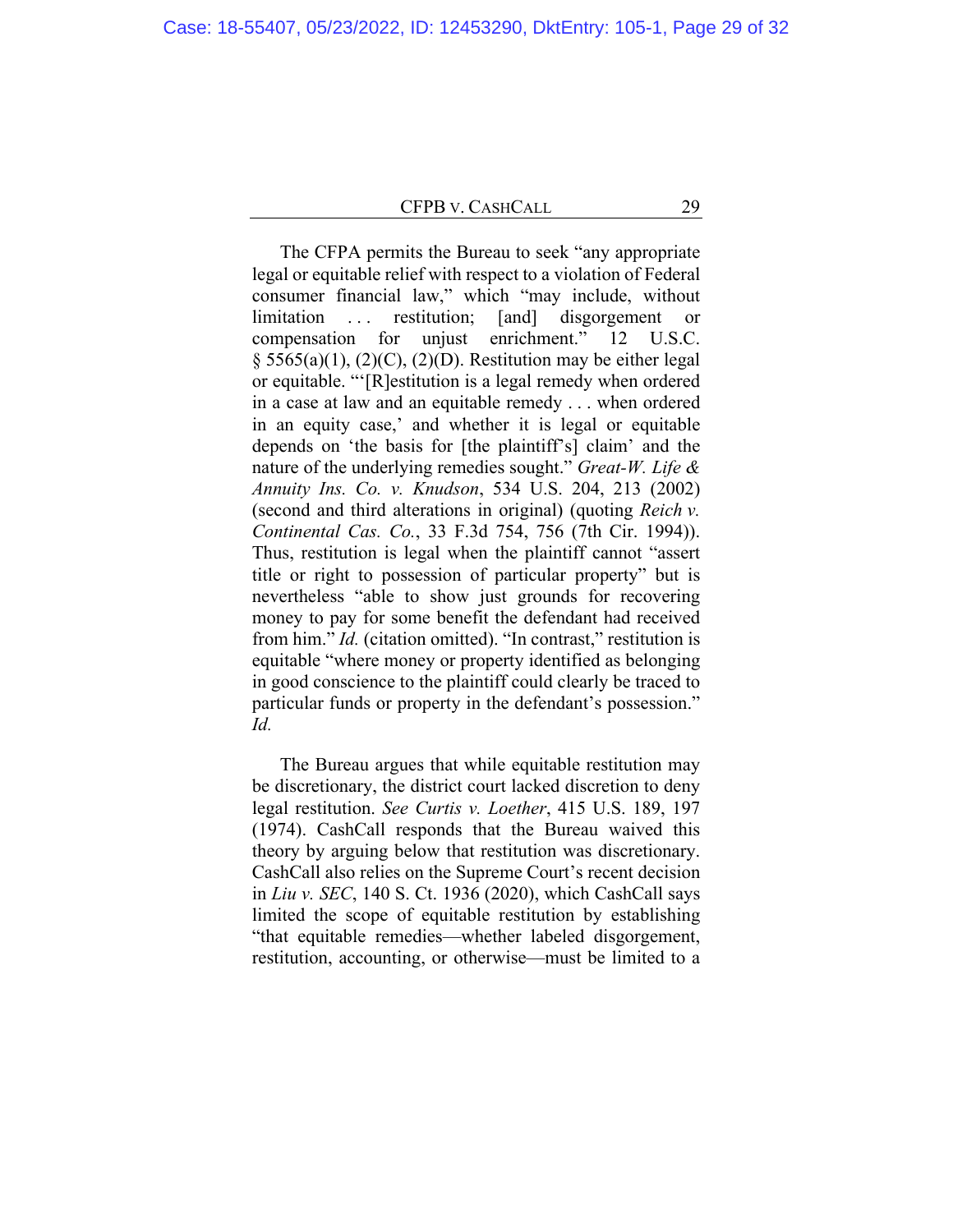wrongdoer's 'net profits,'" not the larger award sought by the Bureau.

We do not decide whether the Bureau has waived a claim to legal restitution or how, if at all, *Liu* might limit equitable restitution. The district court may consider those issues on remand; we confine ourselves to the issues it has already addressed. The district court relied on its conclusion that the Bureau did not show that CashCall "intended to defraud consumers or that consumers did not receive the benefit of their bargain." First, noting that CashCall had relied on the advice of counsel, it saw "no evidence that [CashCall] decided to embark on an unlawful scheme to structure the Western Sky Loan Program to defraud borrowers." Second, it found that "consumers received the benefit of their bargain—i.e., the loan proceeds." Neither of those considerations was an appropriate basis for denying restitution.

First, while a district court may award restitution when "appropriate," 12 U.S.C.  $\S$  5565(a)(1), its decision must be made consistent with the statute. *See Pantron I*, 33 F.3d at 1103; *see also Albemarle Paper Co. v. Moody*, 422 U.S. 405, 416 (1975) (holding that a court deciding whether to award backpay under Title VII "must exercise this power in light of the large objectives of the Act" (quotation marks and citation omitted)). One of the statute's express objectives is to ensure that "consumers are protected from unfair, deceptive, or abusive acts and practices." 12 U.S.C. § 5511(b)(2). Another is to promote transparency in the markets for consumer financial products and services. *Id.*   $§$  5511(b)(5). The statute authorizes the Bureau to initiate civil litigation and seek remedies to achieve those objectives. *See id.* §§ 5531, 5564(a). Restitution is one of those remedies, and it serves to ensure that consumers are made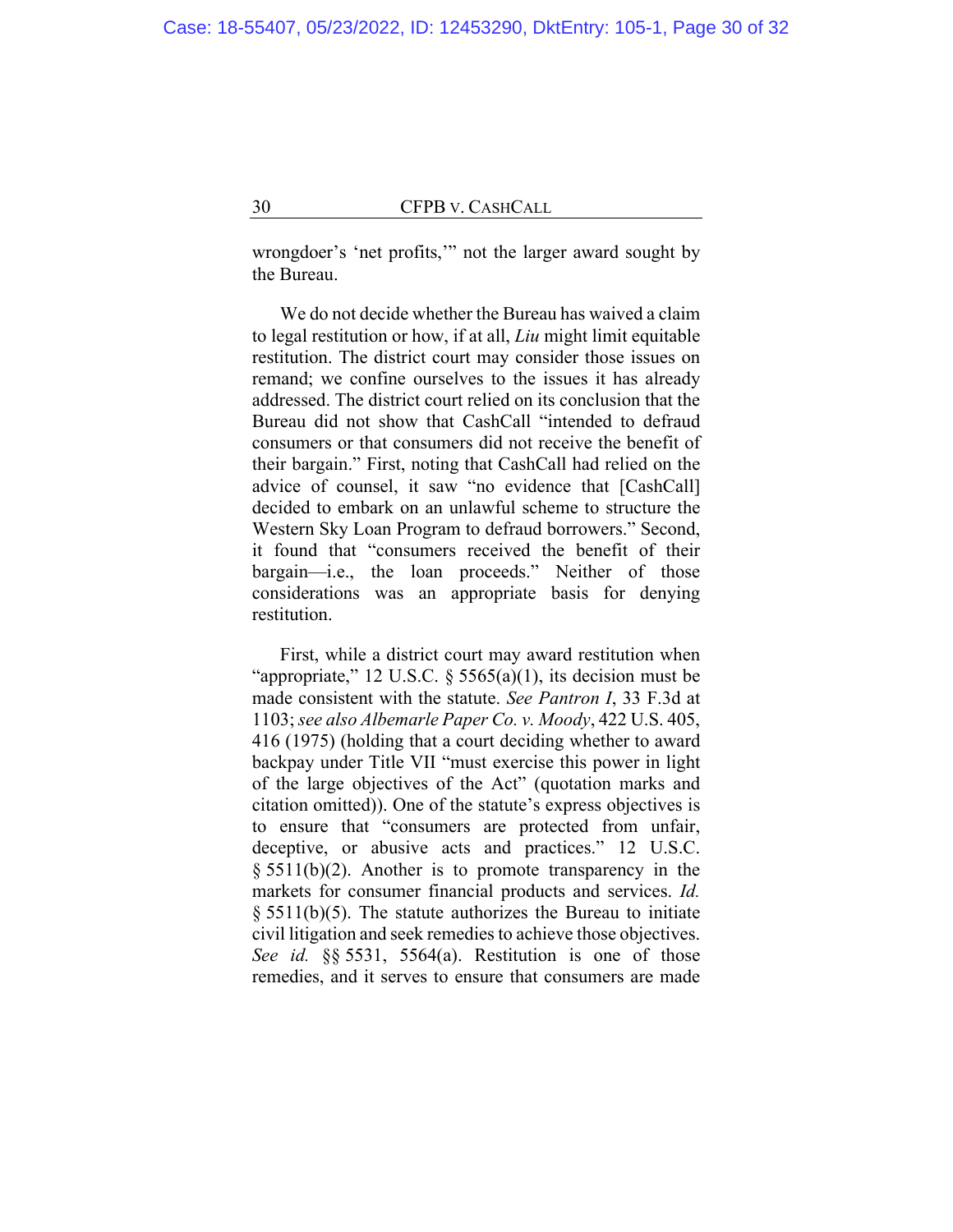whole when they have suffered a violation of the statute. *See id.* § 5565(a)(2).

Significantly, although scienter is required for an award of heightened civil penalties under the CFPA, 12 U.S.C.  $\S 5565(c)(2)(B)$ –(C), it is not required for an award of restitution. *Id.* § 5565(a)(2). In giving dispositive weight to CashCall's lack of bad faith, the district court employed an approach that would make the restitutionary remedy "punishment for moral turpitude, rather than a compensation" for consumers' injuries. *See Albermarle Paper*, 422 U.S. at 422. That approach would frustrate Congress's objective of compensating consumers who suffered harm on account of CashCall's deceptive practices.

Second, whether consumers received the benefit of their bargain is not relevant. The Bureau did not allege that the consumers were denied the loan proceeds or that they entered into the loan agreements against their will. Rather, the Bureau alleged that CashCall harmed consumers by deceiving them about a major premise underlying their bargain: that the loan agreements were legally enforceable. The district court misunderstood the nature of CashCall's deceptive practice when it treated consumers' receipt of the benefits of that bargain as a reason to deny restitution.

The district court also determined that the Bureau did not establish the amount of restitution that would be appropriate. Specifically, the court stated that the "proposed restitution amount [should be] netted to account for expenses." That statement is inconsistent with our precedent, which establishes a two-step burden-shifting framework for calculating restitution. *See Gordon*, 819 F.3d at 1195. At step one, the Bureau "bears the burden of proving that the amount it seeks in restitution reasonably approximates the defendant's unjust gains." *Id.* (citation omitted). If the